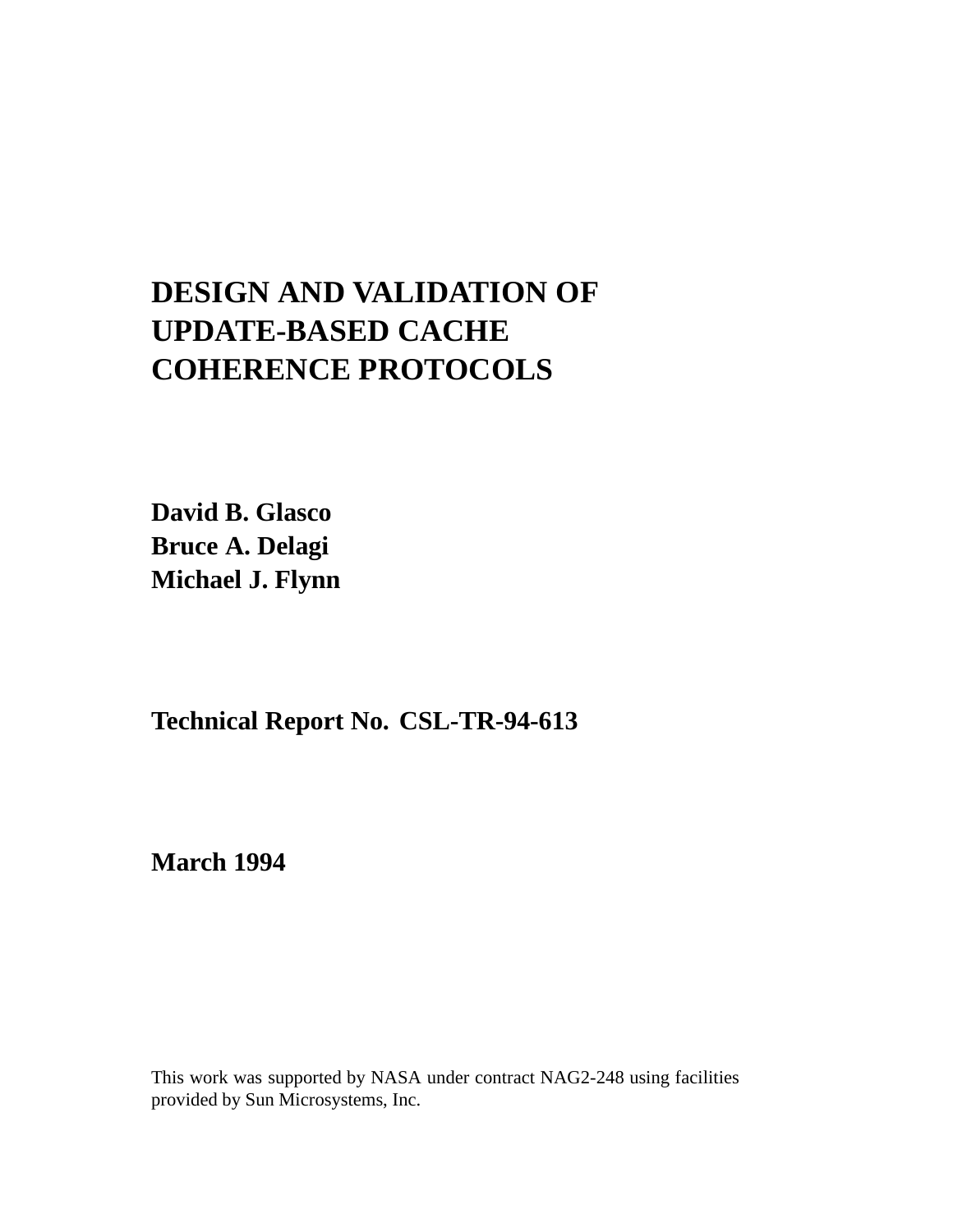## **DESIGN AND VALIDATION OF UPDATE-BASED CACHE COHERENCE PROTOCOLS**

by

David B. Glasco Bruce A. Delagi Michael J. Flynn **Technical Report No. CSL-TR-94-613** March 1994

Computer Systems Laboratory Departments of Electrical Engineering and Computer Science Stanford University Stanford, California 94305

#### **Abstract**

In this paper, we present the details of the two update-based cache coherence protocols for scalable shared-memory multiprocessors that were studied in our previous work. First, the directory structures required for the protocols are briefly reviewed. Next, the state diagrams and some examples of the two update-based protocols are presented; one of the protocols is based on a centralized directory, and the other is based on a singly-linked distributed directory. Protocol deadlock and the additional requirements placed the protocols to avoid such deadlock are also examined. Finally, protocol verification using an exhaustive verification tool known as Mur $\varphi$  is discussed.

**Key Words and Phrases:** Update-based cache coherence protocols, hardware-based cache coherence protocols, shared-memory multiprocessors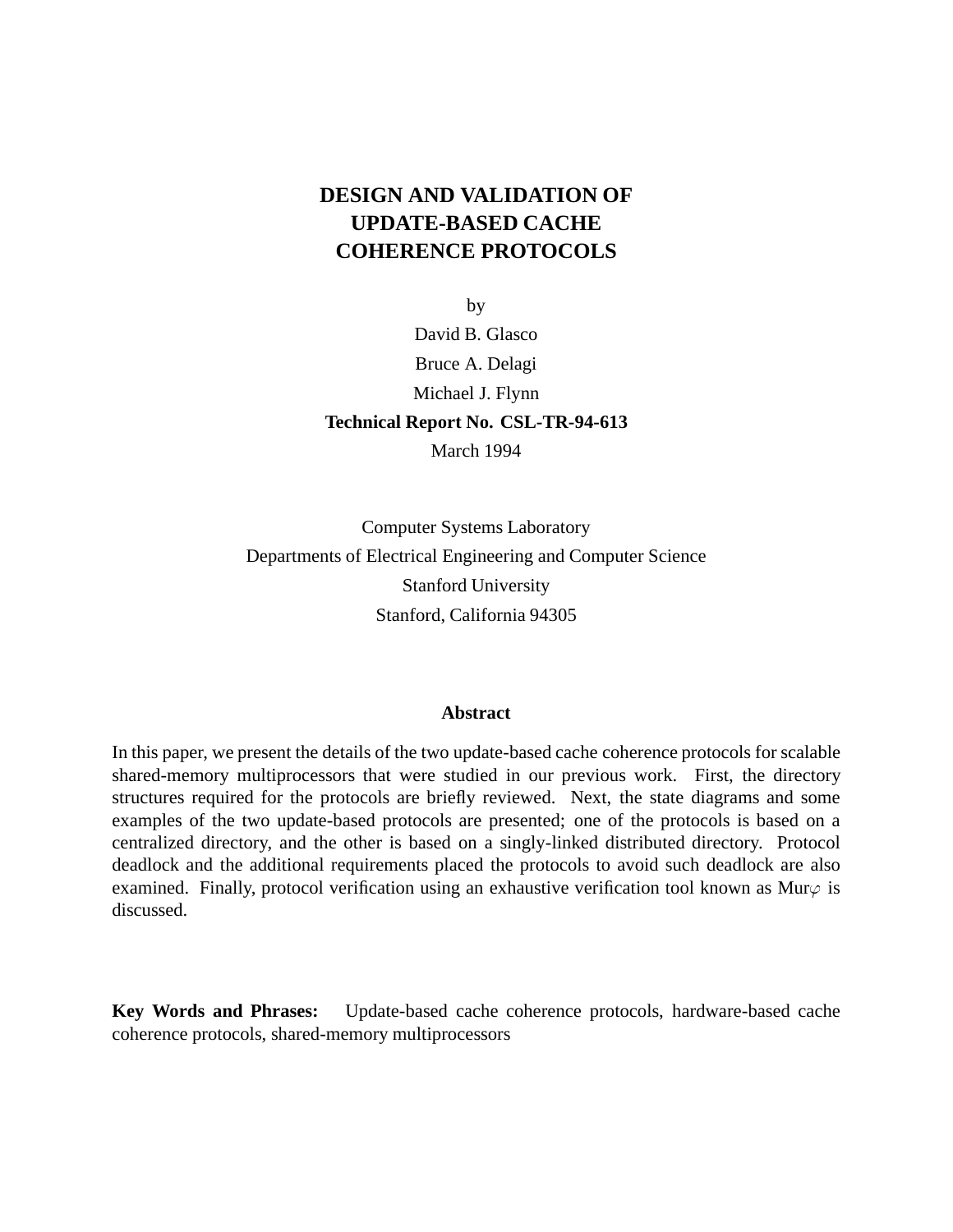Copyright  $\odot$  1994 by David B. Glasco Bruce A. Delagi Michael J. Flynn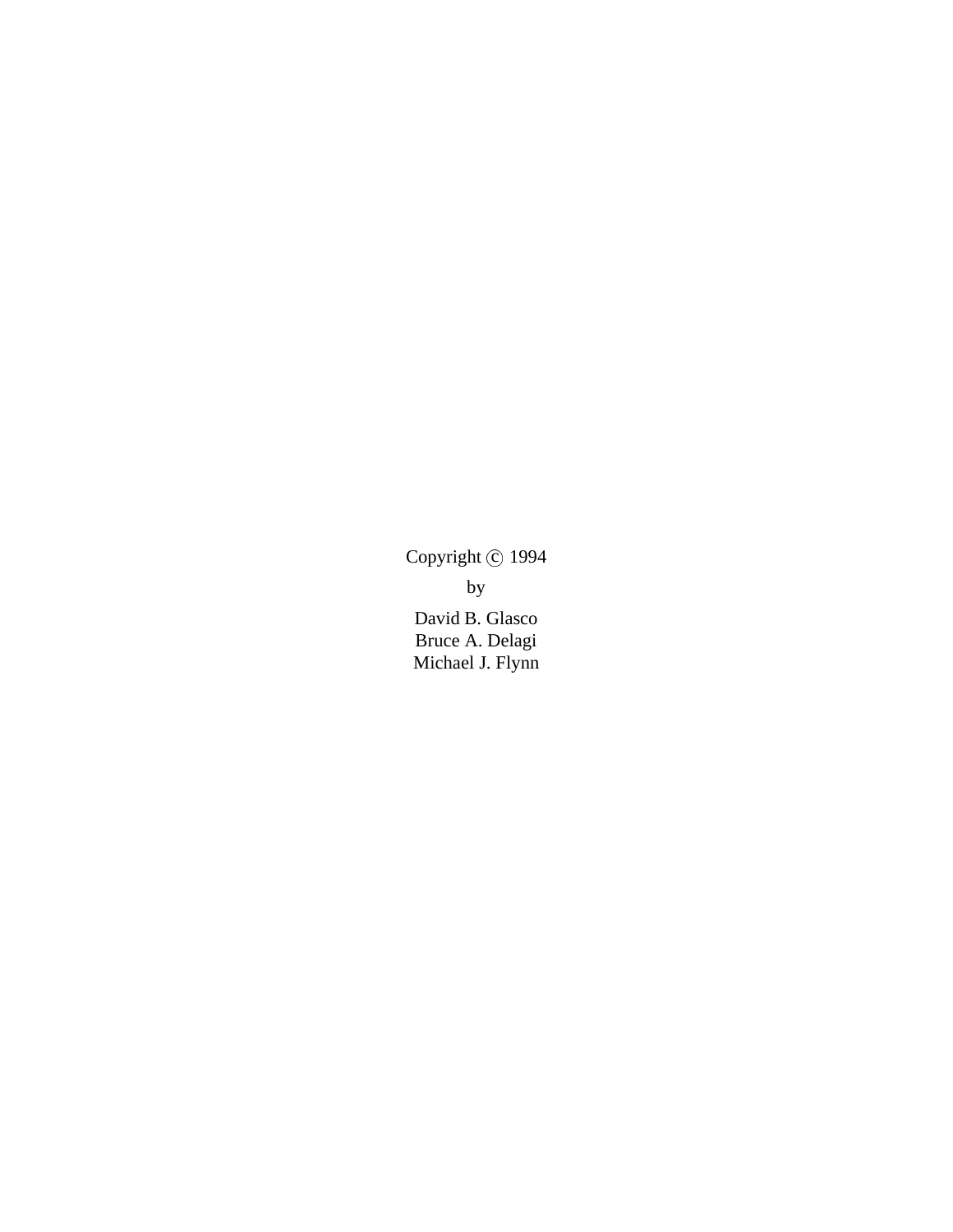## **Contents**

| $\mathbf{1}$ | <b>Introduction</b>          | $\mathbf{1}$            |
|--------------|------------------------------|-------------------------|
| $\mathbf{2}$ | <b>Directory Structures</b>  | 1                       |
|              | 2.1                          |                         |
|              | 2.2                          | 2                       |
|              | 2.3                          | 3                       |
| $3^{\circ}$  | <b>Protocol Deadlock</b>     | $\overline{\mathbf{4}}$ |
| 4            | <b>Update-Based Protocol</b> | 6                       |
|              | 4.1                          | 6                       |
|              | 4.2                          | 17                      |
| 5            | <b>Protocol Verification</b> | 29                      |
| 6            | <b>Summary</b>               | 30                      |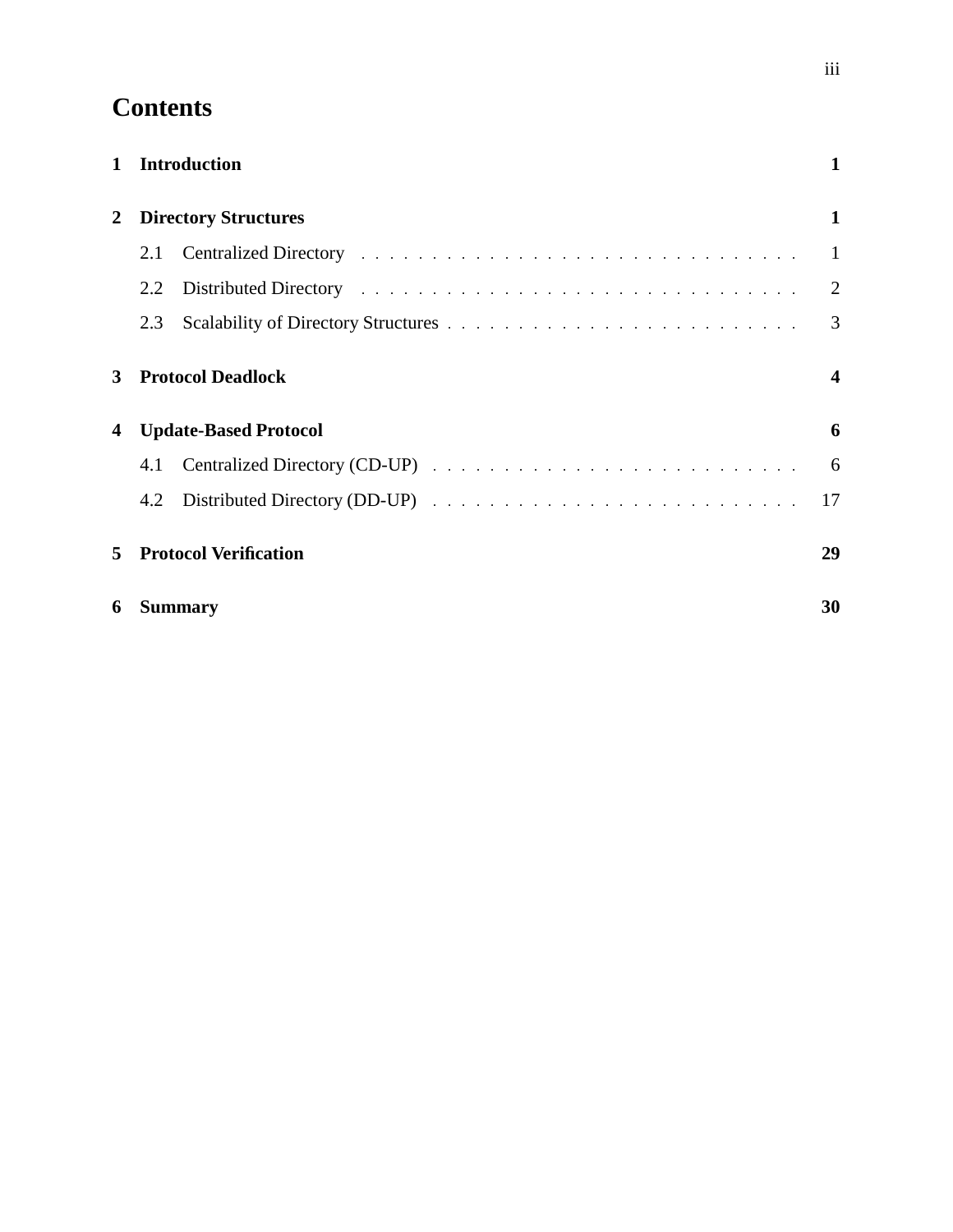## **1 Introduction**

In our previous work [8, 7, 9], we demonstrated the possible performance gains from update-based cache coherence protocols when compared to invalidate-based protocols for a set of fine-grain scientific applications running on a scalable shared-memory multiprocessor. In this paper, we present the details of the update-based cache coherence protocols and discuss verification of the protocols.

The paper is organized as follows. Section 2 gives a brief review of the directory structures required for the protocols, and section 3 discusses protocol level deadlock. Next, section 4 presents the details of the update-based protocols. In particular, section 4.1 describes a centralized directory protocol,and section 4.2 describes a singly-linked distributed directory protocol. Section 5 discusses verification of the protocols using an exhaustive verification tool called Mur $\varphi$  [5]. And finally, section 6 summarizes the paper.

## **2 Directory Structures**

Directory-based cache coherence protocols must maintain a directory entry for each memory line in the system. This directory entry indicates which caches in the system have a copy of the respective memory line. Each directory entry can be stored in a single, central location (centralized directory protocol) or distributed among the caches holding a copy of the line (distributed directory protocol). In both cases, the directory entries are distributed throughout the system with their respective memory lines.

### **2.1 Centralized Directory**

In a centralized directory (CD) protocol, each directory entry contains a pointer to each cache in the system that contains a copy of the respective memory line. In the CD protocols studied in this work, a fully mapped directory is used in which there is a single bit pointer for each cache in the system [18]. For example, figure 1 shows a directory entry for a memory line in a four cache system. In the example, caches 1 and 3 have a copy of the given memory line.

In this fully mapped scheme, each directory entry contains  $N_{Caches}$  bits for a total of

$$
Bits = N_{Caches} * N_{MemoryLines}
$$
  
=  $O(N_{Caches} N_{MemoryLines})$ 

bits where  $N_{Caches}$  is the number of caches and  $N_{MemoryLines}$  is the number of memory lines in the system.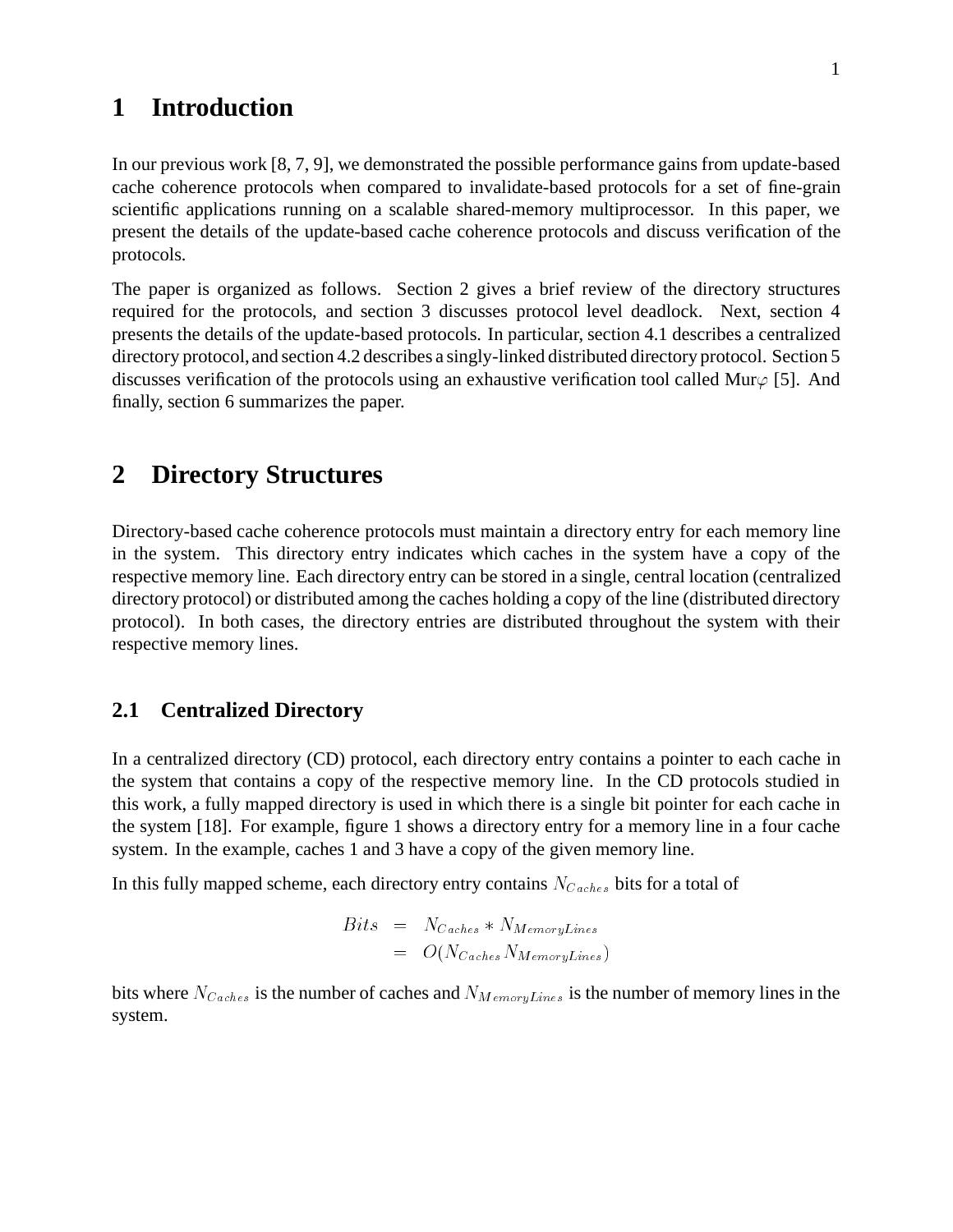

Figure 1: Centralized Directory Structure

### **2.2 Distributed Directory**

In a distributed directory (DD) protocol, a linked list structure is used to maintain the list of caches that have a copy of a given memory line. The directory entry contains a pointer to the head of this list, and each cache line contains the necessary pointers to construct the list. The list may be singly-linked or doubly-linked. It is important to note that the order of the list is not optimized in any way. The order is determined by the order that the requests for the memory line reach the directory.

#### **2.2.1 Singly-Linked Directory Structures**

In a singly-linked distributed directory protocol [20], a singly-linked list is used to maintain the list as shown in figure 2. In this example, caches 0, 2 and 3 have a copy of the line.



Figure 2: Singly-Linked Distributed Directory Structure

In this case, each directory entry contains  $log_2(N_{Caches})$  bits, and each cache line must also include a single pointer. This requires a total of

$$
Bits = N_{MemoryLines} log_2(N_{Caches}) + N_{CacheLines} log_2(N_{Caches})
$$
  
= log<sub>2</sub>(N<sub>Caches</sub>)(N<sub>MemoryLines</sub> + N<sub>CacheLines</sub>)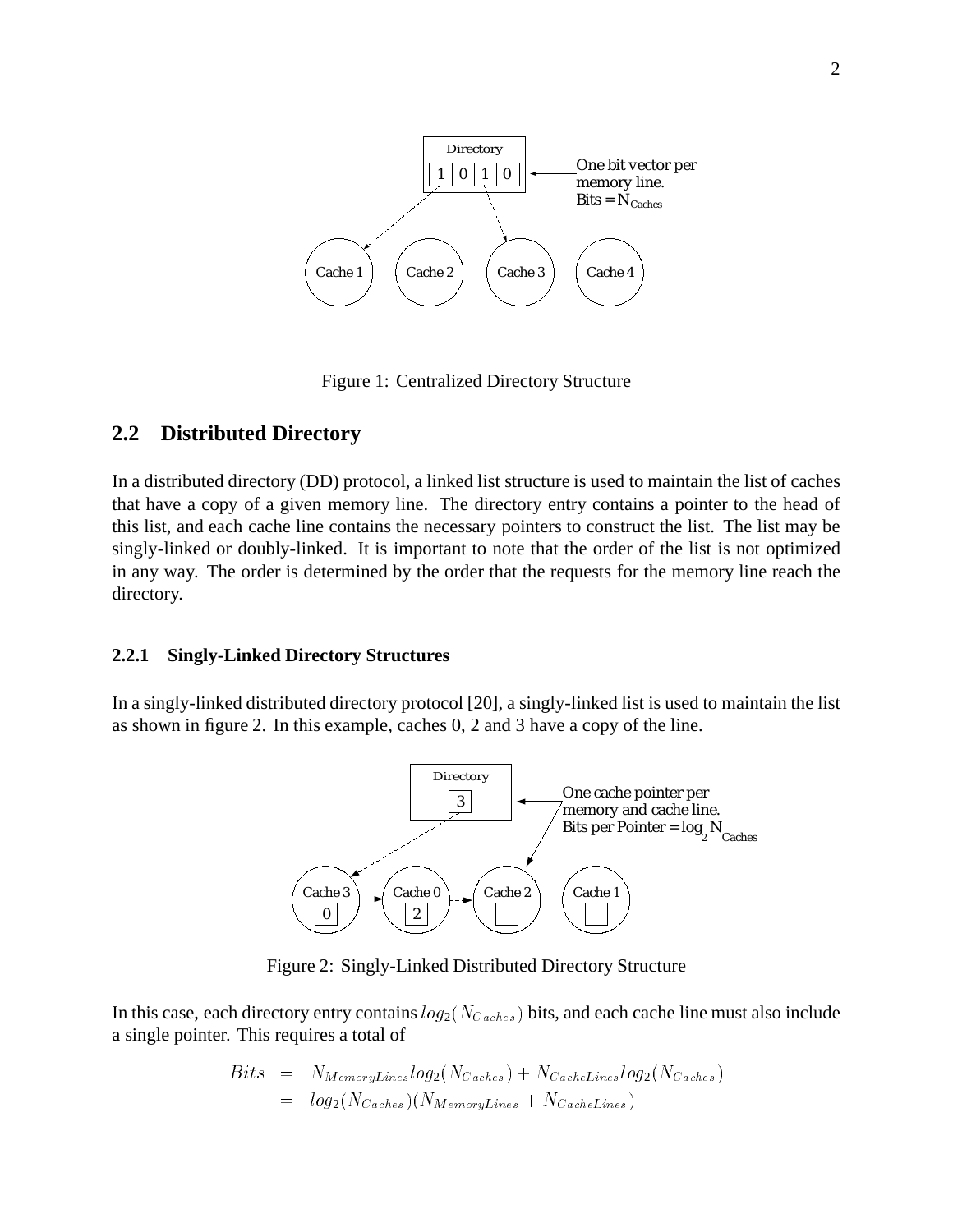$$
= \hspace{2.3cm} O(log_2(N_{Caches})N_{MemoryLines})
$$

bits, which scales better than the fully-mapped CD directory structure as the size of the system increases.

#### **2.2.2 Doubly-Linked Directory Structures**

Alternatively, a doubly-linked directory structure may be used [11], as shown in figure 3. In this example, caches 0, 2 and 3 have a copy of the line.



Figure 3: Doubly-Linked Distributed Directory Structure

The amount of storage required is slightly more than that of the singly-linked distributed directory structure since each cache line must now maintain two pointers. This requires

$$
Bits = N_{MemoryLines} log_2(N_{Caches}) + 2N_{CacheLines} log_2(N_{Caches})
$$
  
= log<sub>2</sub>( $N_{Caches}$ )( $N_{MemoryLines} + 2N_{CacheLines}$ )  
= O(Log<sub>2</sub>( $N_{Caches}$ ) $N_{MemoryLines}$ )

bits of storage.

### **2.3 Scalability of Directory Structures**

As shown above, the centralized directory structure scales as  $O(N_{\text{Caches}}N_{\text{MemoryLines}})$ , but the distributed directories scale better as  $O(log_2(N_{Caches})N_{MemoryLines})$ . However, several different approaches have been suggested to improve the scalability of the centralized directory schemes. These include limited pointer schemes and cached directories.

The limited pointer schemes limit the number of cached copies of each memory line. When this limit is exceeded, the limited pointer schemes either invalidates one of the copies to make room for the new request [1], assumes all caches now have a copy of the line [1], switches to a coarse grain mode where each bit represents several caches [10] or traps to software to extend the directory list [3]. With a limited pointer scheme, the centralized directory scales as  $O(N_{Limited}N_{MemoryLines})$ where  $N_{Limited}$  is the number of bits in the limited directory entry.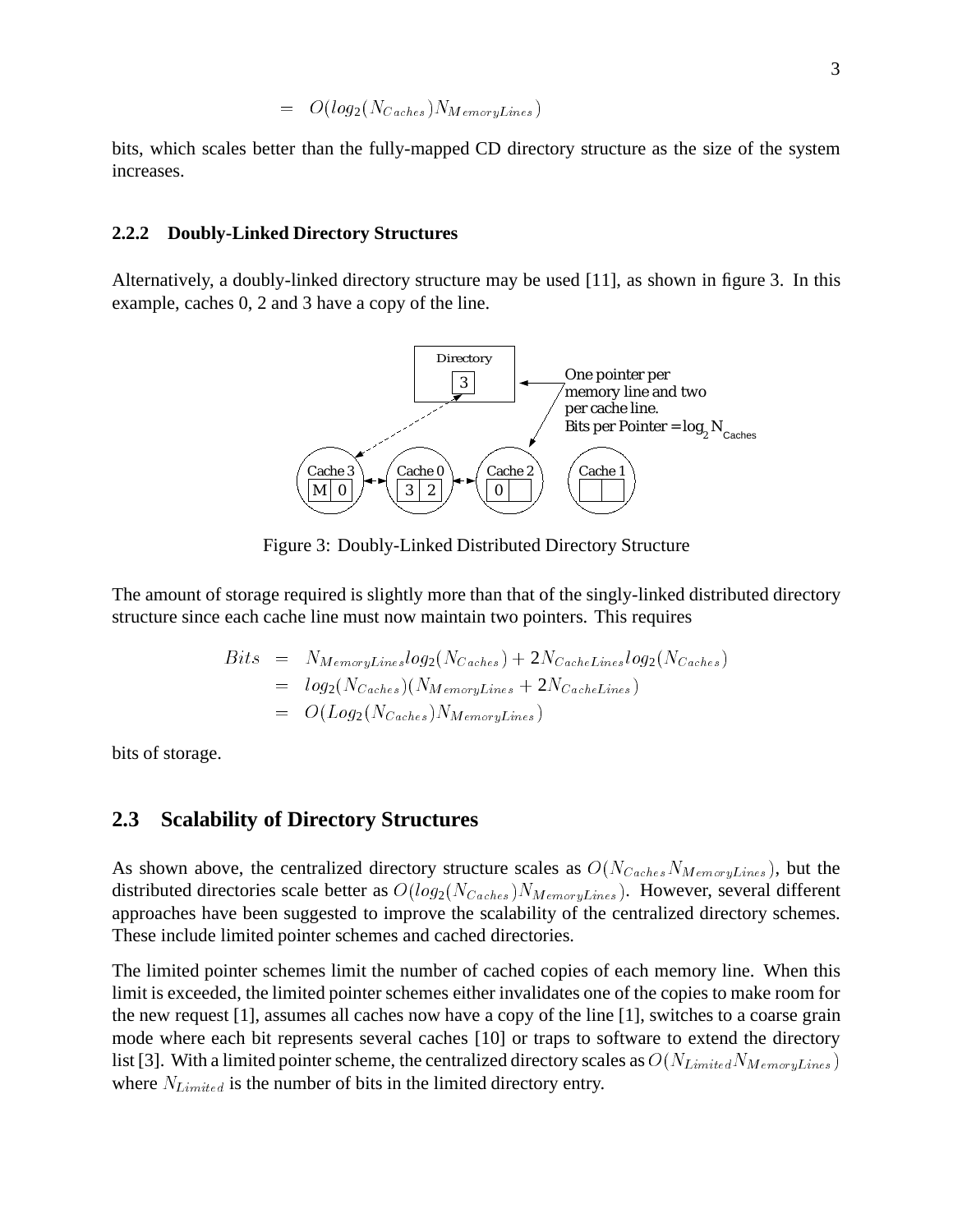The other approach is to note that the maximum number of cached copies of a memory line is limited by the total size of all caches and not the size of memory. In this case, a directory cache could be used to cache this smaller set of directory entries [10]. Also, the bits for each directory entry can be dynamically allocated out of a pool of directory bits [17].

Several studies have indicated that the average number of shared copies of a memory line is small  $[2, 16, 21, 1, 6]$ . Therefore, the limited directory schemes result in minimal performance loss [1, 3, 10]. Similarly, the cached directory has also been shown to have a minimal affect on execution time [10].

Some of the limited pointer schemes require that the directory be able to invalidate cached copies of a line. The centralized directory update-based protocol presented in this work currently does not support invalidations, but the protocol could be extended to support such directory initiated invalidations.

## **3 Protocol Deadlock**

If the system has finite buffering, then protocol level deadlock is possible  $[19, 15, 8]$ <sup>1</sup>. For example, figure 4 shows two caches that are sending requests to each other through a set of finite buffers. Each buffer can hold a single request. First, cache A sends two requests to cache B, and it begins processing a request that will generate another request to cache B. But because the buffers are already full, cache A must wait until a buffer becomes available before it is able to complete the processing of the new request. Meanwhile, cache B generates two requests to cache A, and it attempts to generate a third request. The system is now deadlocked. Neither cache A nor B can complete the processing of their current request because their output buffers are full, and they will never empty. A timeout is used to detect such deadlocked situations.

There are two techniques to handle protocol level deadlock. The first technique attempts to avoid deadlock by using local memory to expand the buffer space as needed [14]. When a buffer fills and a possible deadlock situation is detected, packets are removed from the buffer and placed in a secondary buffer created in the local memory. The cache and directory controllers must then process packets from this secondary buffer until it is empty. This technique essentially creates an almost infinitely sized buffer, but it requires a tight coupling of the cache controller, directory controller and local memory.

The second technique attempts to break the deadlock by removing requests from the deadlocked buffer and sending them back to their source through an exception network [15, 19, 8]. To minimize the probability of deadlock, messages are statically divided by the protocol into request and reply messages. A request message is a message that may generate another message and, therefore, lead to deadlock. A reply message is a message that never generates any new messages and, therefore, can always be consumed. This is the technique assumed throughout this work.

This second technique requires three logical networks: a request, reply and exception network. The reply network is deadlock free since replies can always be consumed. The request network

<sup>&</sup>lt;sup>1</sup>The actual network is assumed to be deadlock free.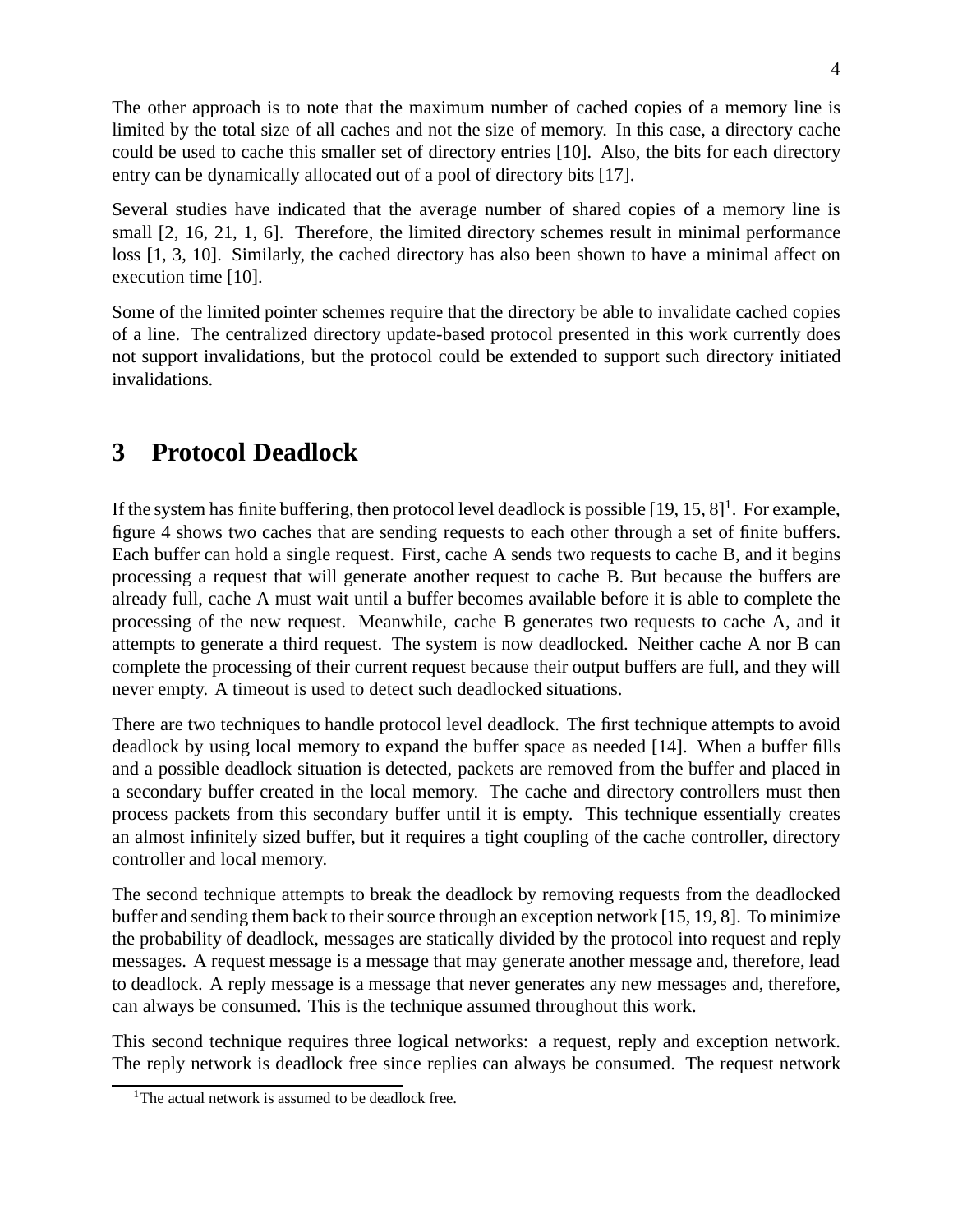

(a) Cache A sends two requests to Cache B which is currently busy. Cache A begins processing a request that will generate another request for Cache B.



(a) Cache A can not complete current request since the buffer is full. Meanwhile, Cache B generates two requests to Cache A and attempts to generate a third request. Neither cache can proceed since their output buffers are full. The system is deadlocked.

Figure 4: Protocol Level Deadlock

may experience deadlock if the request at the head of the buffer generates another request. If the request generates a reply, then the request can always be completed since the reply network will never deadlock. The request-request deadlock is broken by sending the request at the head of the deadlocked buffer back to the source of the request to be retried. The act of removing a message from the deadlocked network may break the deadlock. If not, this process would remove another request packet and send it back to the source. This is repeated until the deadlock condition is eliminated.

The frequency of deadlock is dependent on the size of the buffers. If reasonable buffer sizes are used, deadlock is extremely rare [19, 15]. In the system simulated in this work, the cache and memory buffers were 128 words deep, and deadlock never occurred for any of the cases examined [8, 7, 9].

The separate request and reply networks also require logically separate controllers in both the cache and directory. Otherwise, a cache that is attempting to process a request would not be able to consume pending replies. This would violate the condition that replies always be consumed. Also, since replies are always consumed, the reply network may also be used as the exception network.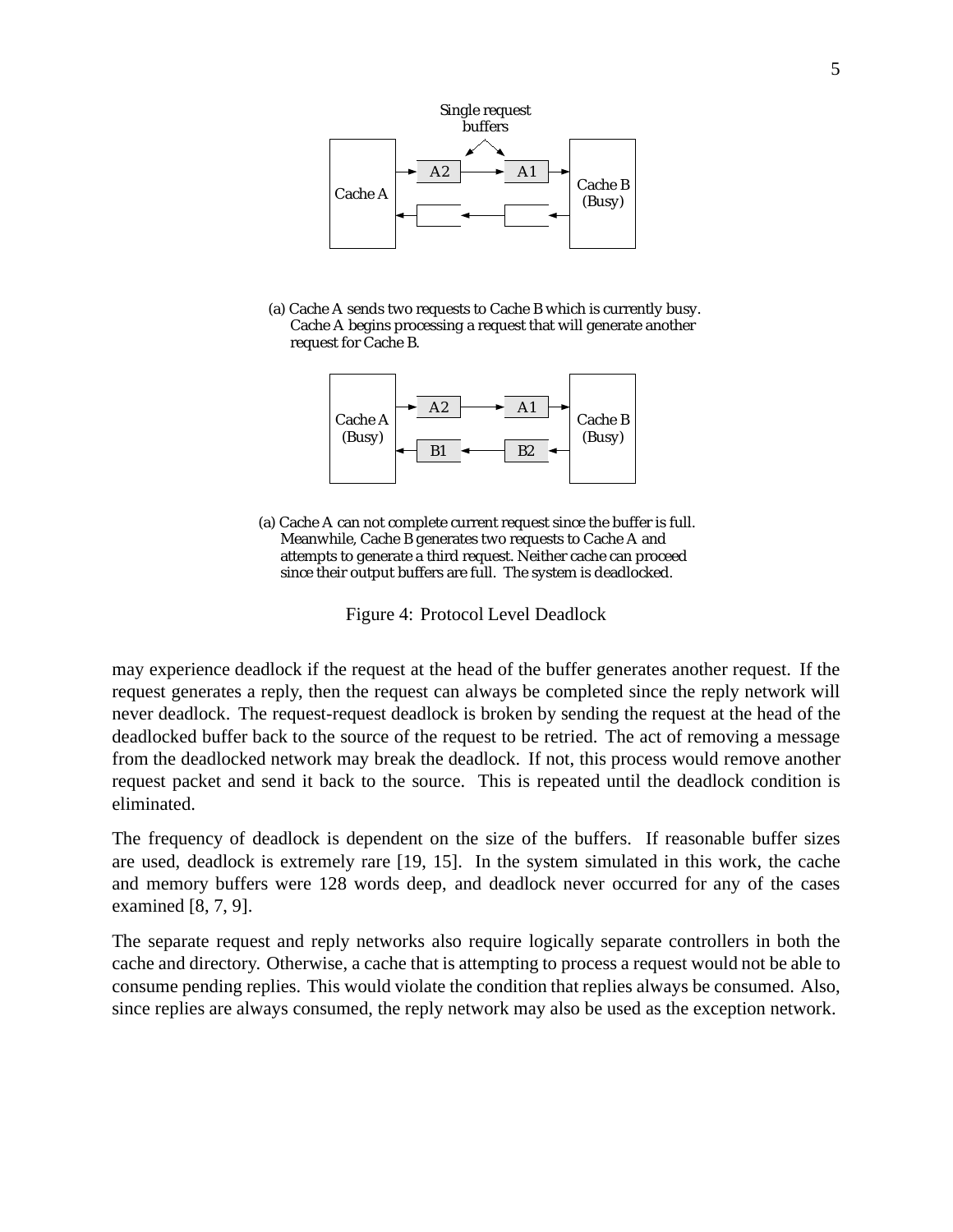### **4 Update-Based Protocol**

This section presents the details of the update-based protocols. Since the scalability of the directory structures is still an open research topic, update-based protocols are presented for both a fullymapped centralized directory and a singly-linked distributed directory. Both update-based protocols require an order preserving network. An order preserving network guarantees that messages between nodes are received in the same order that they are sent.

In the protocols examined in this work, each memory line may be in one of several states. These states usually specify if there is a single or multiple cached copies of the memory line and if memory's copy of the line is valid. Each cache line may also be in one of several states. These states specify the local processor's access privileges for the cached copy of the line. The state may also specify if the cache has the only cached copy of the memory line. In this section, the actions of the cache coherence protocols will be described using state transition diagrams for both the memory and cache line states. The state of the lines may change as a result of a request from the local processor, the directory or a remote cache.

### **4.1 Centralized Directory (CD-UP)**

In this section, the details of the centralized directory update-based protocol (CD-UP) are presented.

#### **4.1.1 Cache and Memory Line States**

In the CD-UP protocol, a cache line can be in one of five states:

- *Invalid* the cache's copy of the line is not valid
- *Pending* the cache has issued a miss and is waiting for a reply
- *Shared* the line is shared by multiple caches writes must update other cached copies of the line and memory
- *Replacing* the cache's copy is being replaced
- *Exclusive* the cache's copy is the only copy of the memory line (cache is "owner" of line),

and a memory line can be in one of four states:

- *Absent* no cached copies of the line exist
- *Shared* at least one cache has a copy of the line memory is consistent
- *Exclusive* one cache has a copy of the line memory is not consistent
- *Pending* the directory is awaiting a write back for the memory line.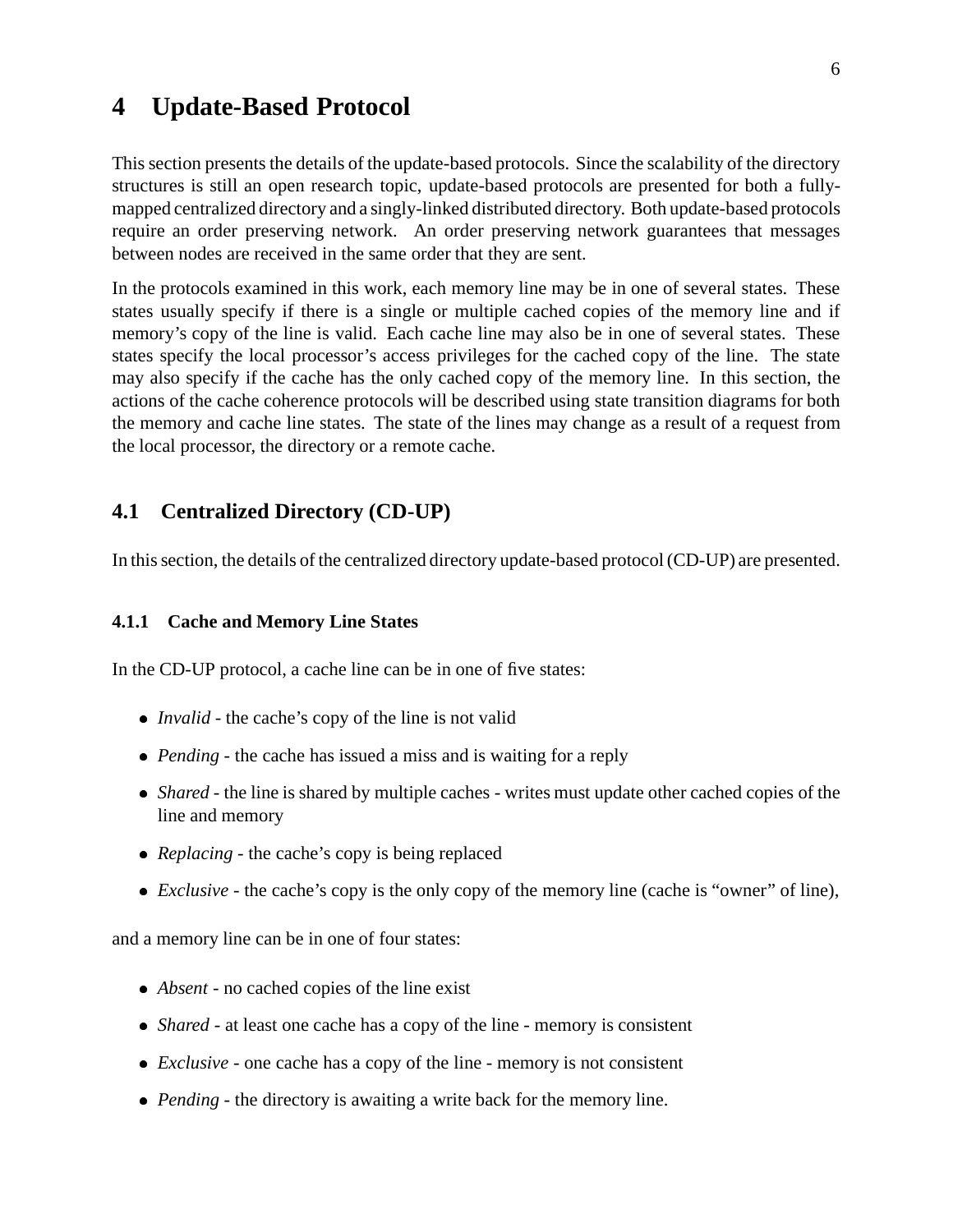Table 1 gives a description of the protocol messages. The first column of the table gives the message name, and the next two columns give the source and destination type of the message. The source (Src) and destination (Dst) can be a processor (P), a cache (C) or a directory (D). The next column specifies if the message is a request (Req) or reply (Rep). This determines which network channel the message will traverse. The next column gives a brief description of the message, and the data column specifies what data type, a word or line, is sent with the message. Finally, the last column specifies what actions are taken by the destination node. These actions may include incrementing and decrementing the pending write counter (PWC) and the pending update counter (PUC). These counters are used to determined when all issued writes have been performed. Other actions include writing the data value (V) from the message into the cache line data (CD) or memory line data (MD) at the specified cache line offsets (O) and setting or clearing the directory (DIR) pointers. A Stall indicates that the processor is stalled until the proper reply is received by the cache, and Block indicates that the write is not processed, and it is not retired from the write buffer. A pending bit (PB) is used to control the writing of data into the cache line for certain conditions. The pending bits are identical to the valid bits in the invalidate-based protocols [19].

Figure 5 shows the state transition diagrams for cache and memory lines. The diagrams show the state changes for each received message and the resulting messages generated, if any.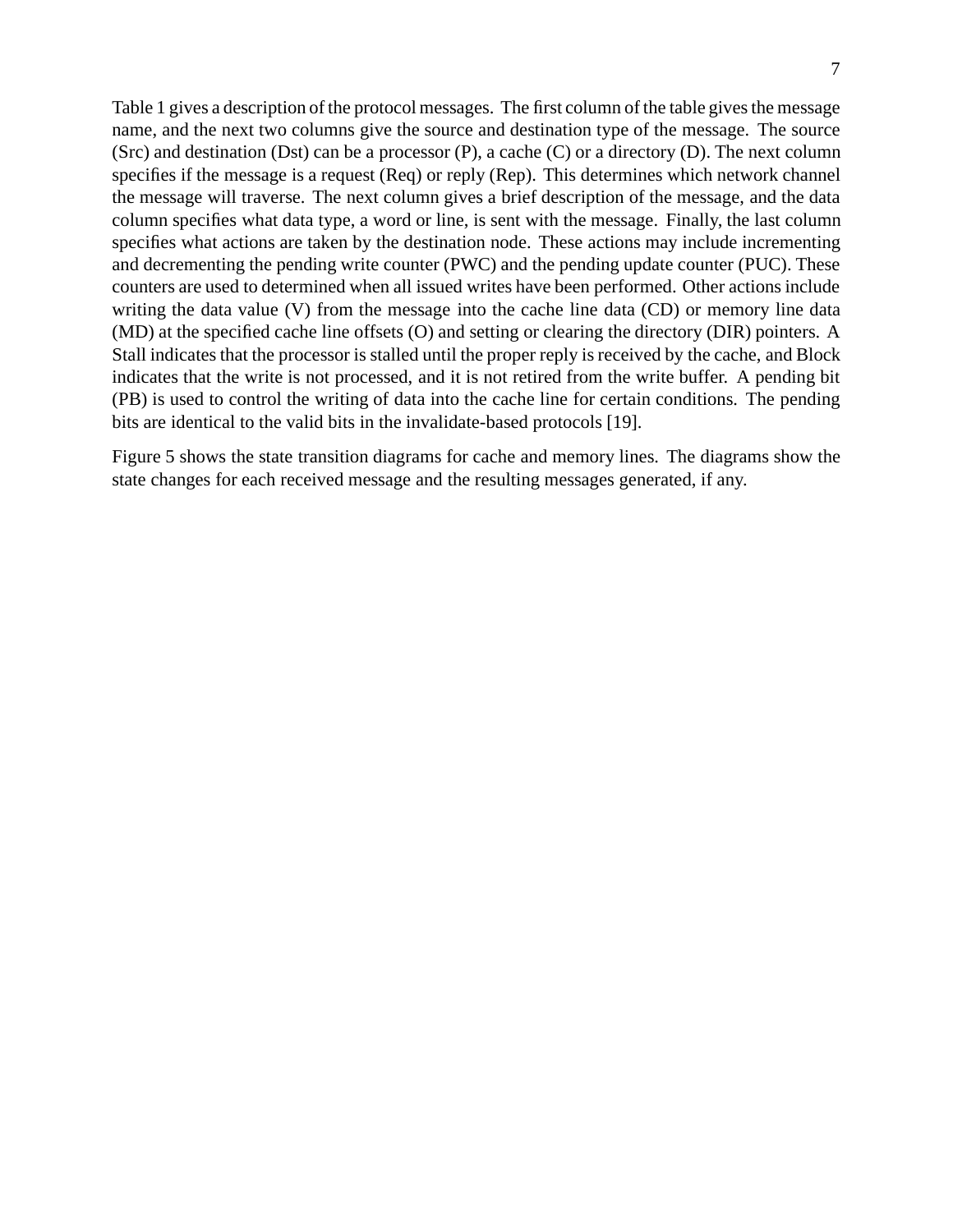| Message                                                  | Src                                                      | Dst                     | Type                    | Description                  | Data             | <b>Destination Actions</b>                   |  |
|----------------------------------------------------------|----------------------------------------------------------|-------------------------|-------------------------|------------------------------|------------------|----------------------------------------------|--|
| RD                                                       | $\overline{P}$                                           | $\overline{C}$          |                         | Processor read               |                  | If Pending & $PB(O) = F$ Then Stall          |  |
| <b>WR</b>                                                | $\overline{P}$                                           | $\overline{C}$          |                         | Processor write              | Word             | If <i>Shared</i> & $PB(O) = T$ Then Stall    |  |
|                                                          |                                                          |                         |                         |                              | Else $CD(O) = V$ |                                              |  |
|                                                          |                                                          |                         |                         |                              |                  | If <i>Invalid</i> Then PWC $+= 1$            |  |
|                                                          |                                                          |                         |                         |                              |                  | If <i>Pending</i> Then $PB(O) = T$           |  |
|                                                          |                                                          |                         |                         |                              |                  | If <i>Shared</i> Then PWC $+= 1$ , PB(O) = T |  |
| R                                                        | P                                                        | $\overline{C}$          |                         | Line replacement             |                  | If ForAny O: $PB(O) = T$ Then Stall          |  |
| <b>FENCE</b>                                             | $\overline{P}$                                           |                         |                         | Stall until writes performed |                  | Stall until $PWC = PUC = O$                  |  |
| RM                                                       | $\overline{C}$                                           | D                       | Req                     | Read miss                    |                  | $DIR(Src) = T$                               |  |
| <b>WM</b>                                                | $\overline{c}$                                           | $\overline{D}$          | Req                     | Write miss                   | Word             | $MD(O) = V$ , $DIR(Src) = T$                 |  |
| <b>WW</b>                                                | $\overline{C}$                                           | D                       | Req                     | Write word to directory      | Word             | $MD(O) = V$                                  |  |
| $\overline{RL}$                                          | $\overline{C}$                                           | D                       | Req                     | Replace line                 |                  | $DIR(Src) = F$                               |  |
| <b>RLD</b>                                               | $\overline{C}$                                           | D                       | Req                     | Replace line with data       | Line             | $MD = V$ , $DIR(Src) = F$                    |  |
| SR                                                       | $M$ or $C$<br>$\overline{C}$<br>Shared miss reply<br>Req |                         | Line                    | $PWC = 1$ , $PUC += U$       |                  |                                              |  |
|                                                          |                                                          |                         |                         | with update count (U)        |                  | Forall O: If $PB(O) = F$ Then $CD(O) = V$    |  |
|                                                          |                                                          |                         |                         |                              |                  | Else $PB(O) = F$ , send WW with $CD(O)$      |  |
| $\overline{C}$<br>ER<br>D<br>Rep<br>Exclusive miss reply |                                                          | Line                    | $PWC = 1$               |                              |                  |                                              |  |
|                                                          |                                                          |                         |                         |                              |                  | Forall O: If $PB(O) = F$ Then $D(O) = V$     |  |
|                                                          |                                                          |                         |                         | Else $PB(O) = F$             |                  |                                              |  |
|                                                          |                                                          |                         |                         |                              |                  |                                              |  |
| <b>WB</b>                                                | $\overline{D}$                                           | $\overline{C}$          | Req                     | Write back line to directory |                  |                                              |  |
| WBU                                                      | D                                                        | $\overline{C}$          | $\overline{Req}$        | Write back line to directory |                  | $CD(O) = V$                                  |  |
|                                                          |                                                          |                         |                         | with data update             |                  |                                              |  |
| $\overline{\text{UW}}$                                   | $\overline{D}$                                           | $\overline{C}$          | Req                     | Update word to cache(s)      | Word             | If $PB(O) = F$ Then $CD(O) = V$              |  |
| RA                                                       | $\overline{D}$                                           | $\overline{C}$          | Req                     | Replacement ack              |                  |                                              |  |
| WA                                                       | D                                                        | $\overline{C}$          | Req                     | Write ack                    |                  | $PWC = 1$ , $PUC == U$ , $PB(O) = F$         |  |
|                                                          |                                                          |                         |                         | with update count (U)        |                  |                                              |  |
| <b>UA</b>                                                | $\overline{c}$                                           | $\overline{C}$          | Rep                     | Update ack                   |                  | $PUC = 1$                                    |  |
| LR                                                       | $\overline{c}$                                           | $\overline{D}$          | $\overline{\text{Rep}}$ | Line already replaced        |                  |                                              |  |
| <b>LRD</b>                                               | $\overline{C}$                                           | $\overline{\mathrm{D}}$ | Rep                     | Line already replaced        | Word             |                                              |  |
| UL                                                       | $\overline{c}$                                           | $\overline{D}$          | Rep                     | Write back of line           | Line             | $MD = V$                                     |  |
| <b>RMB</b>                                               | D                                                        | $\mathcal{C}$           | Req                     | Bounce RM to cache           |                  | Resend RM                                    |  |
| <b>WMB</b>                                               | $\overline{D}$                                           | $\overline{C}$          | Req                     | Bounce WM to cache           |                  | Resend WM, $V = CD(O)$                       |  |
| <b>WWB</b>                                               | $\overline{D}$                                           | $\overline{C}$          | Req                     | Bounce WW to cache           |                  | Resend WW, $V = CD(O)$                       |  |
| <b>LRB</b>                                               | D                                                        | $\mathsf{C}$            | Req                     | Bounce LR to cache           |                  | Resend LR                                    |  |
| <b>LRDB</b>                                              | D                                                        | $\overline{C}$          | Req                     | Bounce LR to cache           | Word             | Resend LRD                                   |  |
| <b>UWB</b>                                               | $\overline{C}$                                           | $\overline{D}$          | Req                     | Bounce UW to directory       |                  | Resend UW, $V = MD(O)$                       |  |
| <b>WBB</b>                                               | $\overline{C}$<br>$\overline{C}$                         | $\overline{\text{D}}$   | Req                     | Bounce WB to directory       |                  | Resend WB                                    |  |

| Table 1: CD-UP: Description of Messages |  |
|-----------------------------------------|--|
|-----------------------------------------|--|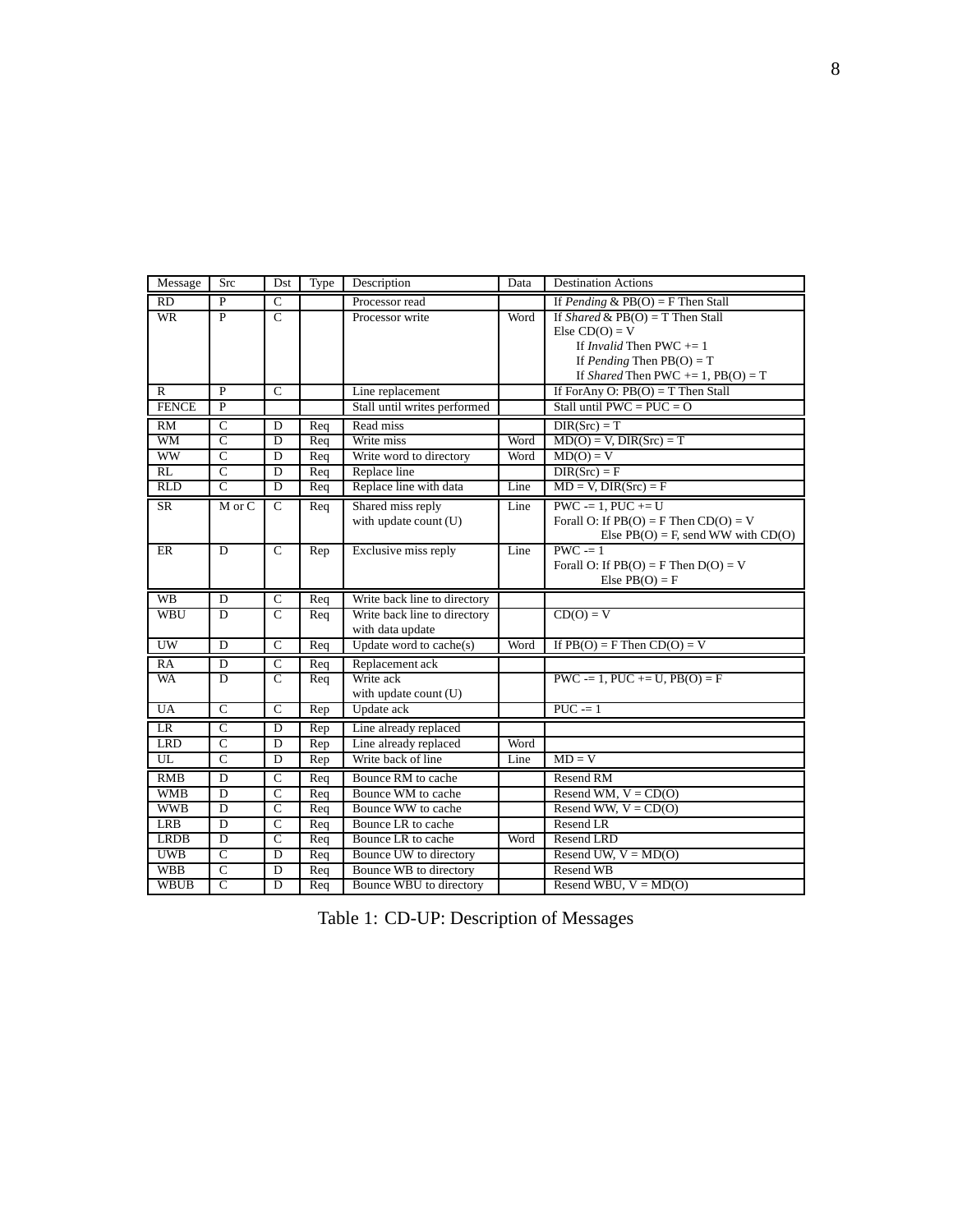

(b) Memory Line State Diagram

Figure 5: CD-UP: Cache and Memory Line State Diagrams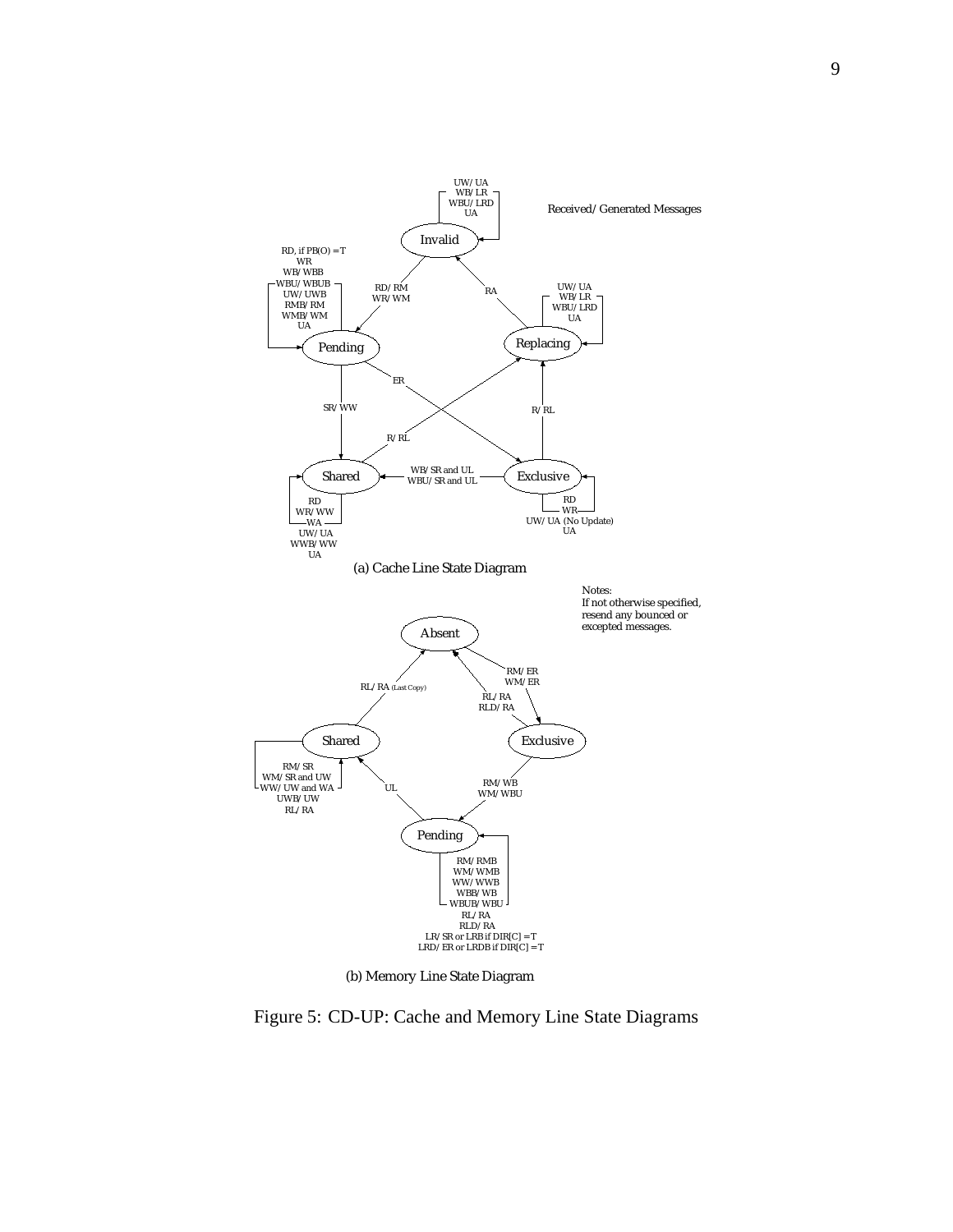The next few sections describe the actions taken by the CD-UP protocol for typical read misses, write misses, write hits and line replacements. Protocol races and exception handling are also discussed.

#### **4.1.2 Read Miss**

For a read miss, the requesting cache sends a *Read Miss* to the directory, and the state of the cache line is set to *Pending*, as shown in figure 6. When the directory receives the miss request, the directory can reply with the line's data if the memory line state is *Absent* or *Shared*. If the memory line state is *Absent*, then the directory replies with an *Exclusive Reply* and the memory line state is set to *Exclusive*. If the memory line state is *Shared*, then the reply is a *Shared Reply*. After the cache receives the reply, the cache line state is set to *Exclusive* for an *Exclusive Reply* or *Shared* for a *Shared Reply*.



Figure 6: Read Miss to *Absent* Memory Line

If the memory line state is *Exclusive* on a *Read Miss*, the line's data must be fetched from the owning cache, as shown in figure 7. Once the requesting cache receives the line's data, the cache line state is set to *Shared*, and when the memory receives the *Update Line* with the line's data, the memory line's state is set to *Shared* and memory is updated.



Figure 7: Read Miss to *Exclusive* Memory Line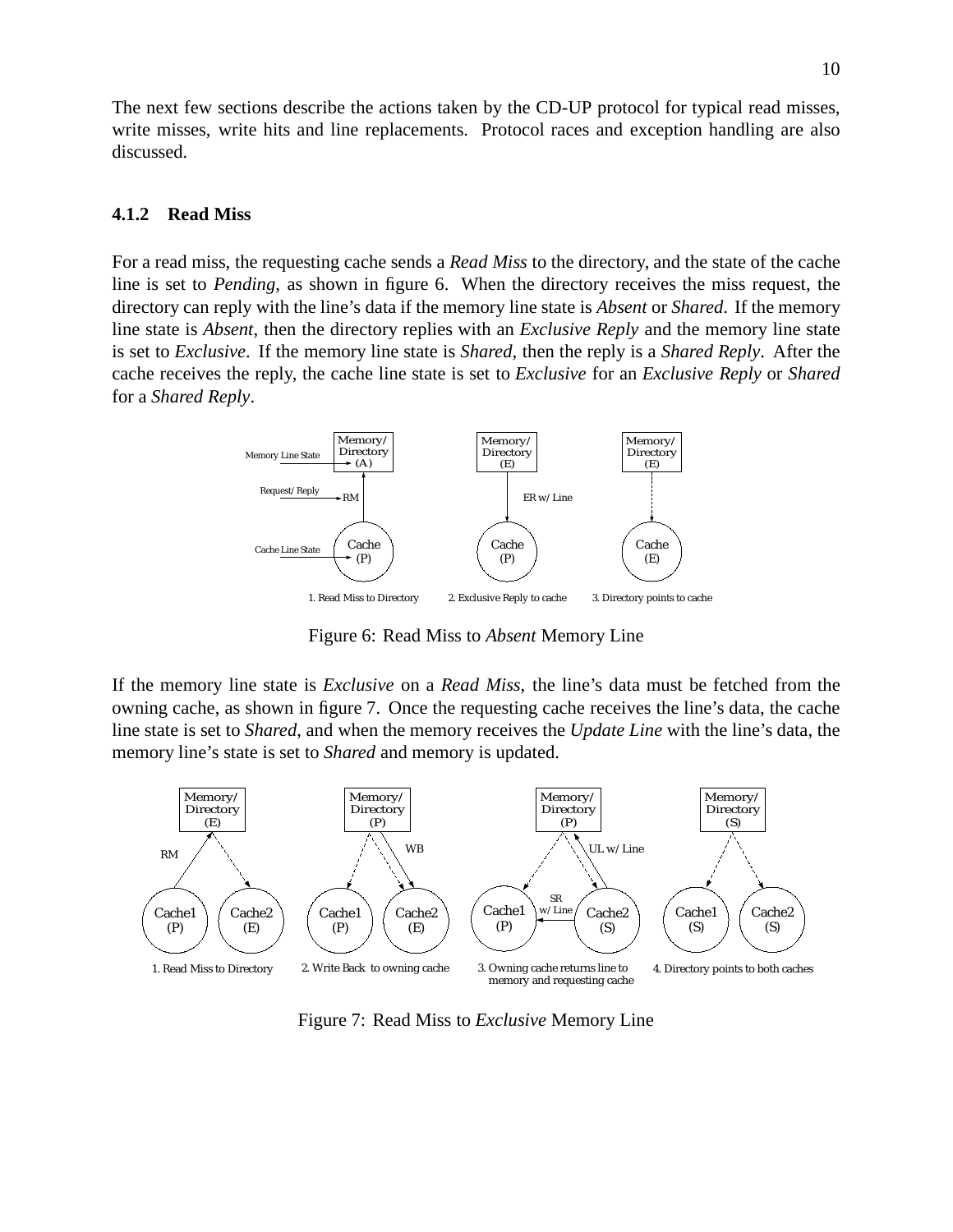#### **4.1.3 Write Miss**

The actions for a write miss to a memory line in the *Absent* state are identical to a read miss except that the cache sends a *Write Miss* to the directory. If the memory line is in the *Exclusive* state, the actions are similar to a *Read Miss* except that the directory updates memory's copy of the line and sends a *Write Back Update* to the owning cache. The *Write Back Update* contains the write value. This allows the owning cache to update its copy of the line before sending a *Shared Reply* to the requesting cache and an *Update Line* to the directory. After the transaction is complete, the states of both cache lines and the memory line are *Shared*.

If the memory line is in the *Shared* state on a write miss, the other copies of the line must be updated, as shown in figure 8. The writing cache sends a *Write Miss* along with the new value to the directory, increments the pending write counter (PWC) and sets the cache line state to *Pending*. Once the directory receives the miss request, it sends an *Update Word* with the new value to all caches that have a copy of the line, and the directory also sends a *Shared Reply* with a count of the updates sent and the line's data to the writing cache. When the writing cache receives the reply, it decrements the pending write counter and adds the number of updates sent to the pending update counter (PUC). The updated caches receive the *Update Word*, update their copy of the line and send an *Update Ack* to the writing cache. Upon receipt of an *Update Ack*, the writing cache decrements the pending update counter. When both the pending write and pending update counters are zero, all previously issued writes have been performed.



Figure 8: Write Miss to *Shared* Memory Line

#### **4.1.4 Write Hit**

Write hits to a cache line in the *Shared* state must also update all other cached copies of the line, as shown in figure 9. The resulting actions are similar to that of a *Write Miss*. The only difference is that the directory responds to the writing cache with a *Write Ack* rather than a *Shared Reply* since the writing cache already has a copy of the line.

The CD-UP protocol limits the number of outstanding updates per word to one per cache. When the processor issues a write to a cache line in the *Shared* state, the proper update-pending bit (PB)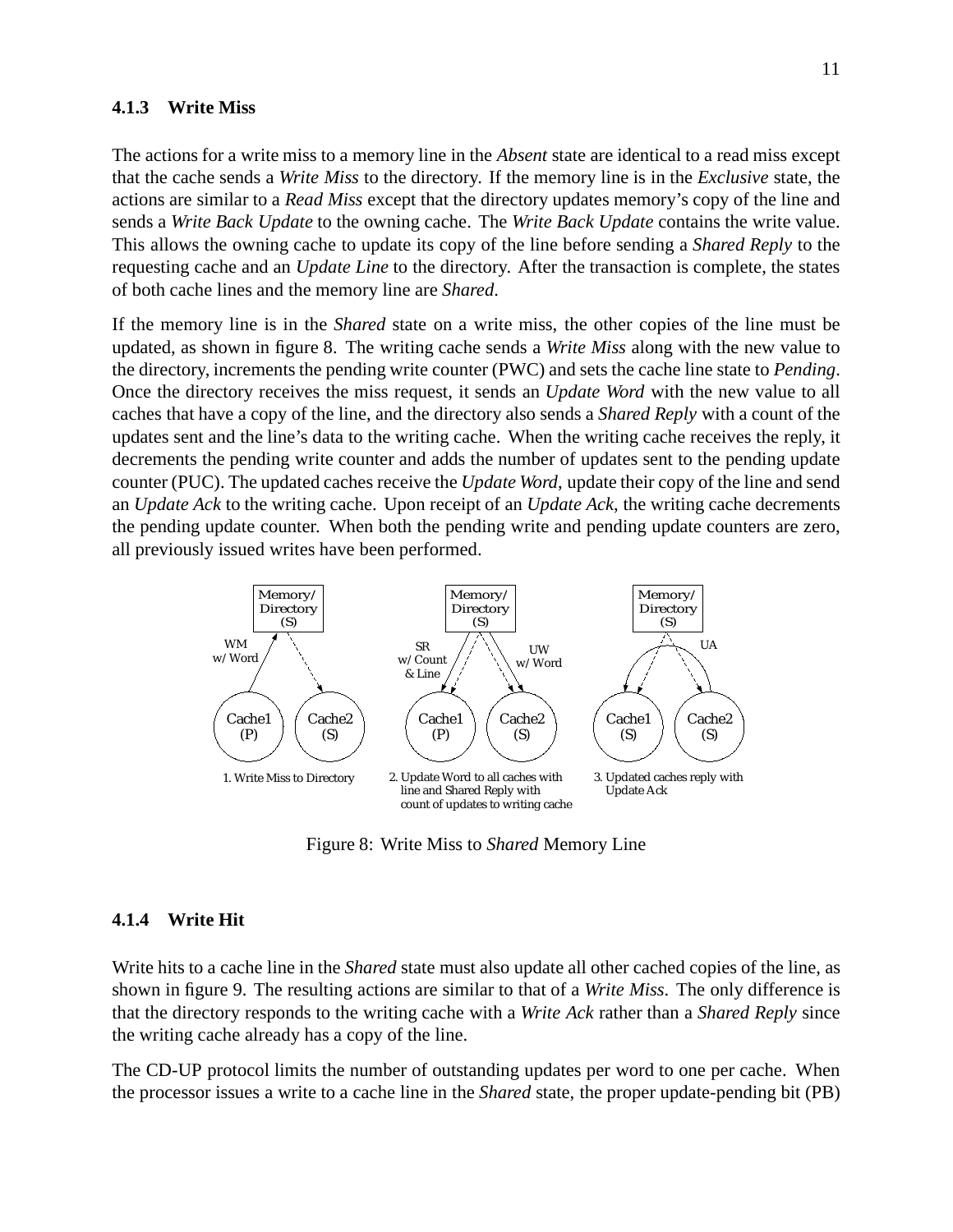

Figure 9: Write Hit to *Shared* Memory Line

is set. When the write is acknowledged by a *Write Ack*, the bit is cleared. Any write to a cache line in the *Shared* state with the update-pending bit set for the written word is blocked. If the line is in the *Pending* state, the value is written into the cache line and the word's update-pending bit is set, but unlike writes to a line in the *Shared* state, writes are not blocked if the update-pending bit is already set. They overwrite any previous value. If the pending miss reply is a *Shared Reply*, then all words with the update-pending bit set are sent to the directory in a *Write Word* message. If the miss reply is an *Exclusive Reply*, then no updates are required. In both cases, the update-pending bits are cleared after the reply is received.

#### **4.1.5 Line Replacement**

Line replacement in the CD-UP protocol is straight forward, as shown in figure 10. The cache sends a *Replace Line* to the directory. The directory clears the cache's bit pointer in the directory entry for the memory line and acknowledges the replacement with a *Replacement Ack*. If the cache line was in the *Exclusive* state and had been modified, then the cache must send the line's data along with the replacement request to the directory.



Figure 10: Replacing Cache Line in the *Shared* State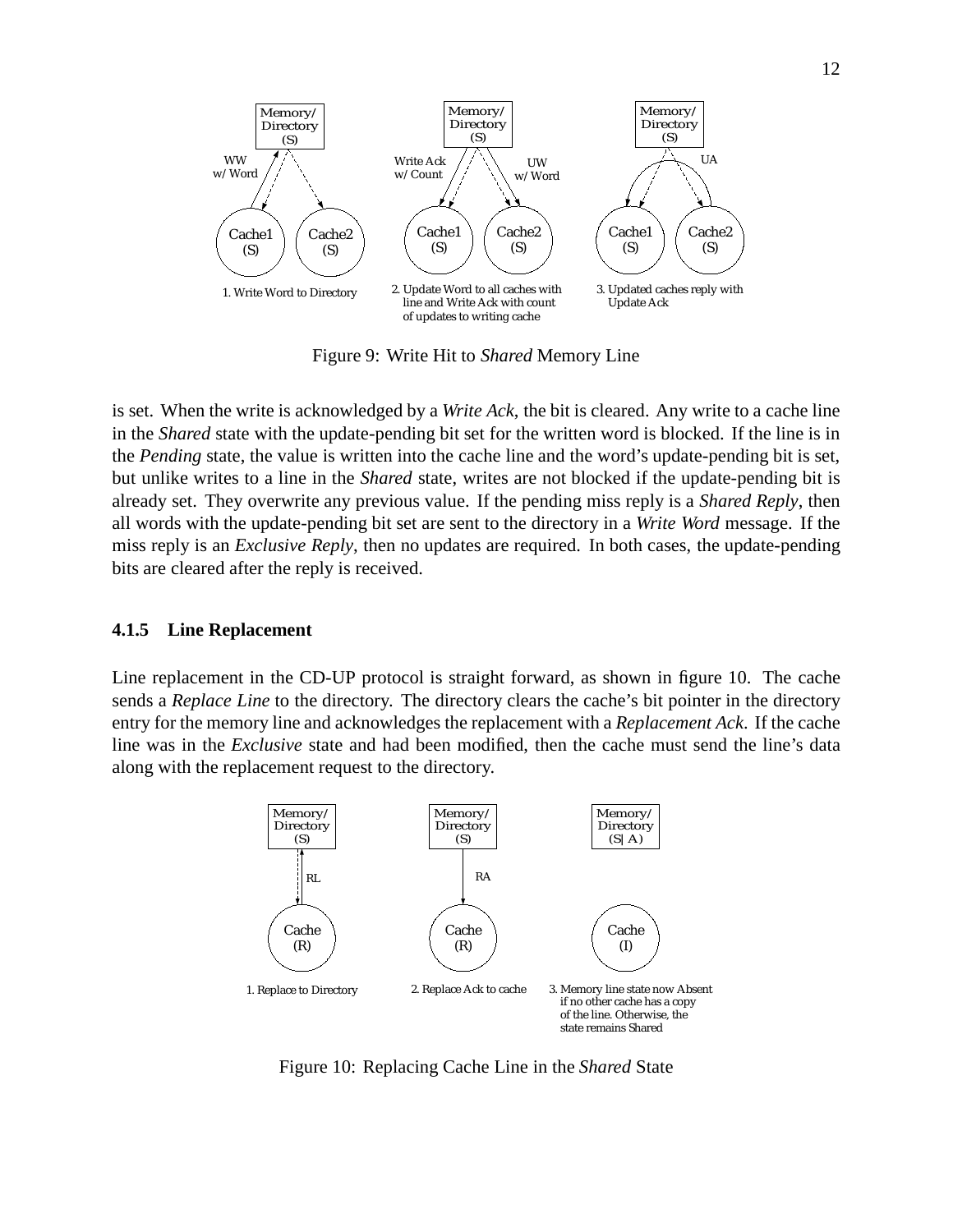#### **4.1.6 Protocol Races**

There are several types of protocol races in the CD-UP protocol. The first type occurs when the directory receives a request to a memory line in the *Pending* state. These requests include *Read Miss*, *Write Miss* and *Write Word*. These races may occur when a cache has sent a miss request for a line that is currently owned by another cache and either the requesting cache initiates a *Write Word* or a third cache sends a miss request for the line before the *Update Line* from the owning cache is received by the directory. Figure 11 shows how a *Write Word* race might occur. For all three request types, the directory can bounce the request back to the sender to be retried.



Figure 11: Race: Write Word to *Pending* Memory Line

The second type of protocol race is a request to a cache line in the *Pending* state. These requests include *Update Word* and *Write Back*. The *Update Word* race may occur if a cache sends a miss request to the directory, and if before the cache receives the miss reply, the cache receives an *Update Word* from a write by another cache, as shown in figure 12. The *Update Word* may reach the pending cache before the *Shared Reply* since the messages follow different paths: the *Update Word* from the directory and the miss reply from another cache. In this case, the cache must bounce the *Update Word* back to the directory. When the directory receives the bounced update, it resends the *Update Word* with the *latest* value of the memory word. This implies that a cache may not see all updated values if there are multiple writes to the same address without any synchronization events controlling the writes, but it will see the latest value.

The *Write Back* race may occur since an *Exclusive Reply* to a cache is a reply and the subsequent *Write Back* is a request; and therefore, they travel down different networks and may reach the cache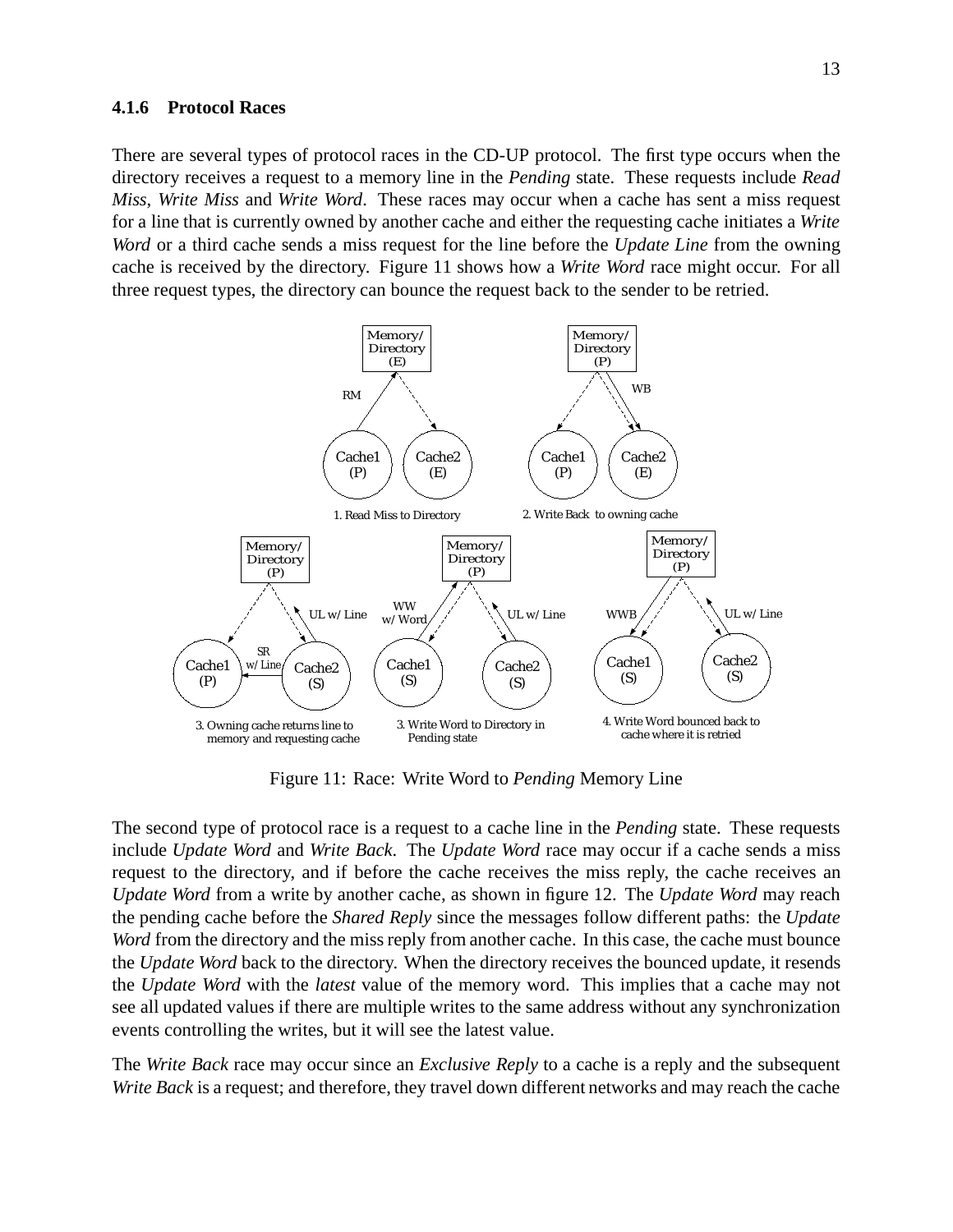

Figure 12: Race: Update Word to *Pending* Cache Line

out of order, as shown in figure 13. In this case, the *Write Back* is bounced back to the directory to be retried.

The final type of race is a request to a cache line in the *Replacing* state. These requests include *Update Word* and *Write Backs*. For the *Update Word* request, the cache can simply acknowledge the update. For the *Write Back* requests, the cache line must have been in the *Exclusive* state previously and just sent a *Replace Line* request to the directory. In this case, the cache sends a *Line Replaced* (a *Line Replaced Data* with the update data if the request was a *Write Back Update*) back to the directory. When the directory receives the *Line Replaced*, it will have already received the *Replace Line* request, and memory's data will be valid. The directory may now respond to the initial miss request with memory's current data.

#### **4.1.7 Exceptions**

As described in section 3, the protocol must be able to break request-request deadlock. Table 2 shows the request messages that may generate another request. These messages can be divided into two classes. The first class of messages are essentially order-independent (OI). They do not rely on the order preserving nature of the network and, therefore, do not introduce any additional complexity to the protocols if they are bounced back to the sender as an exception. For example, the *Read Miss* message is order-independent. Once a cache sends a *Read Miss* to the directory, the cache will not generate any other messages relating to this line, and until the directory receives the miss request, it will not send the cache any message pertaining to the line. The *Read Miss* message can take any path from the cache to the directory including being sent back to the cache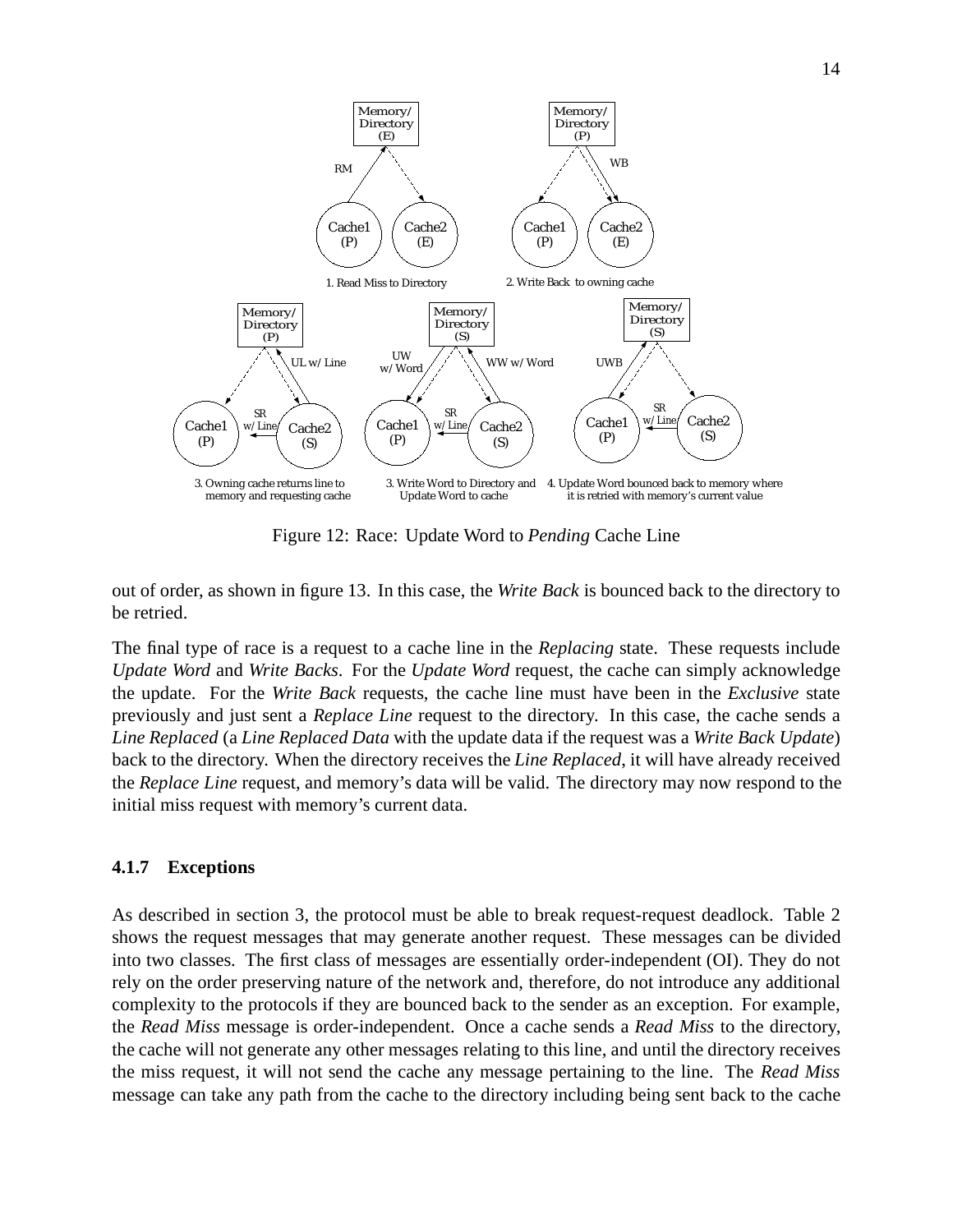

Figure 13: Race: Write Back to *Pending* Cache Line

as an exception without introducing any new complexities to the protocol.

Of the order-dependent messages, the exception of a *Replace Line* message may cause a race condition, as shown in figure 14. In this case, a *Line Replaced* may reach the directory before the *Replace Line*. The directory must bounce the *Line Replaced* back to the replacing cache. This is repeated until the directory receives the *Replace Line* message and the line's current data. Now when the *Line Replaced* is received, the directory may respond to the initial miss request.

An *Update Word Bounce* may also result in an exception, but since an *Update Word Bounce* does not carry data (it only carries a promise of an update), it can take an arbitrary path between the cache and directory without introducing any additional problems in the protocol. Once the directory is able to process the *Update Word Bounce*, it sends an *Update Word* with the memory's current data. If the destination of the update no longer has a copy of the line, the directory acknowledges the writing cache directly.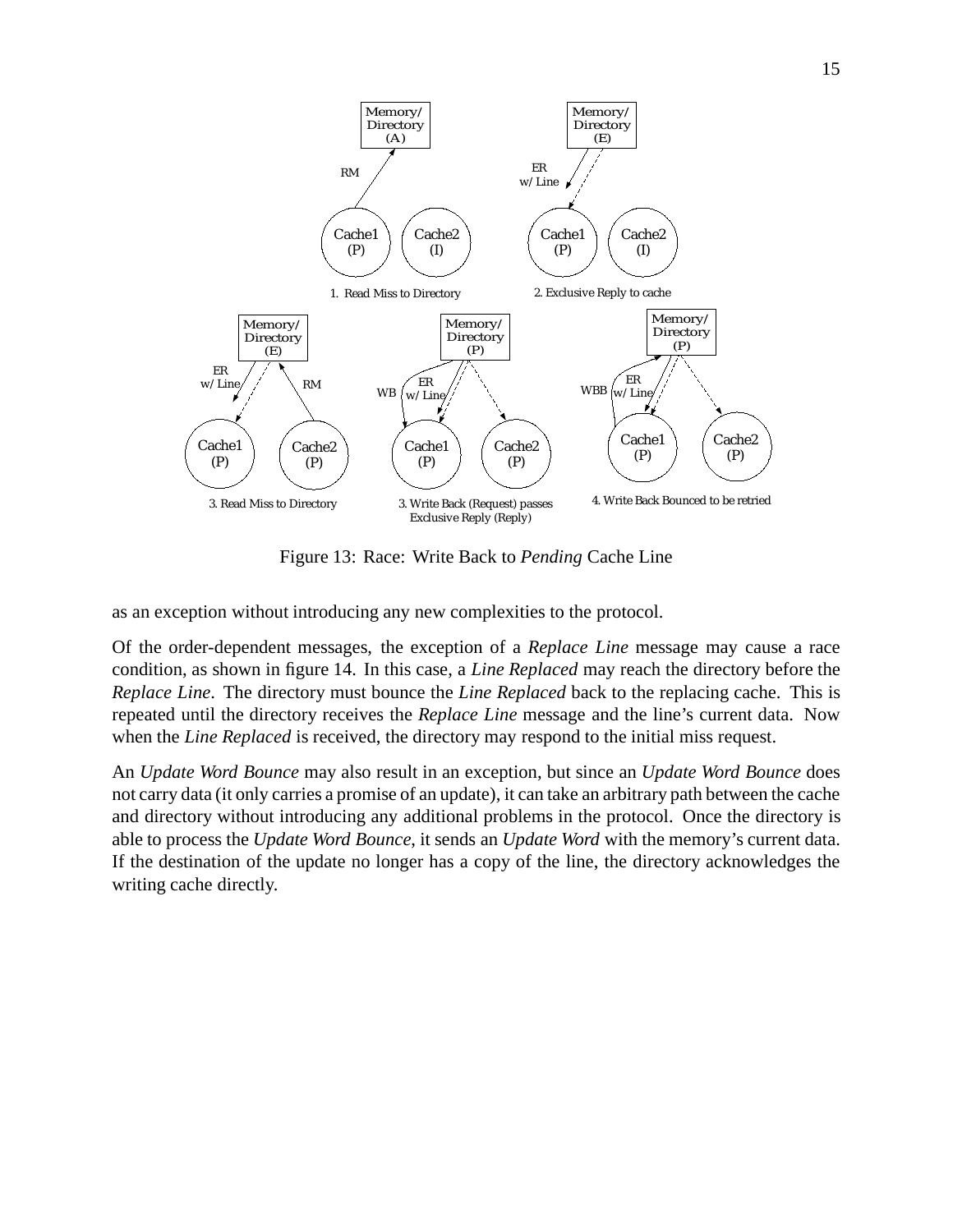| Message     | <b>Src</b>   | Dst          | Description              | Type           |
|-------------|--------------|--------------|--------------------------|----------------|
| RL          | C            | D            | Replace line             | 0 <sub>D</sub> |
| <b>UWB</b>  | C            | D            | Bounce UW to directory   | <b>OD</b>      |
| RM          | C            | D            | Read miss                | OI             |
| WM          | $\mathsf{C}$ | D            | Write miss               | ΟI             |
| <b>WW</b>   | C            | D            | Write word               | ΟI             |
| WB          | D            | C            | Write back line          | <b>OI</b>      |
| <b>WBU</b>  | D            | C            | Write back line w/update | $\overline{O}$ |
| SR.         | DC           | C            | Shared miss reply        | <b>OI</b>      |
| LR          | C            | D            | Line replaced            | ΟI             |
| <b>RMB</b>  | D            | C            | Bounce RM to cache       | ОI             |
| WMB         | D            | C            | Bounce WM to cache       | <b>OI</b>      |
| <b>WWB</b>  | D            | C            | Bounce WW to cache       | $\overline{O}$ |
| <b>WBB</b>  | C            | D            | Bounce WB to directory   | <b>OI</b>      |
| <b>WBUB</b> | C            | D            | Bounce WB to directory   | ОI             |
| LRB         | D            | $\mathsf{C}$ | Bounce LR to cache       | OI             |

Table 2: CD-UP: Messages That May Deadlock



Figure 14: Race: Line Replaced to *Pending* Memory Line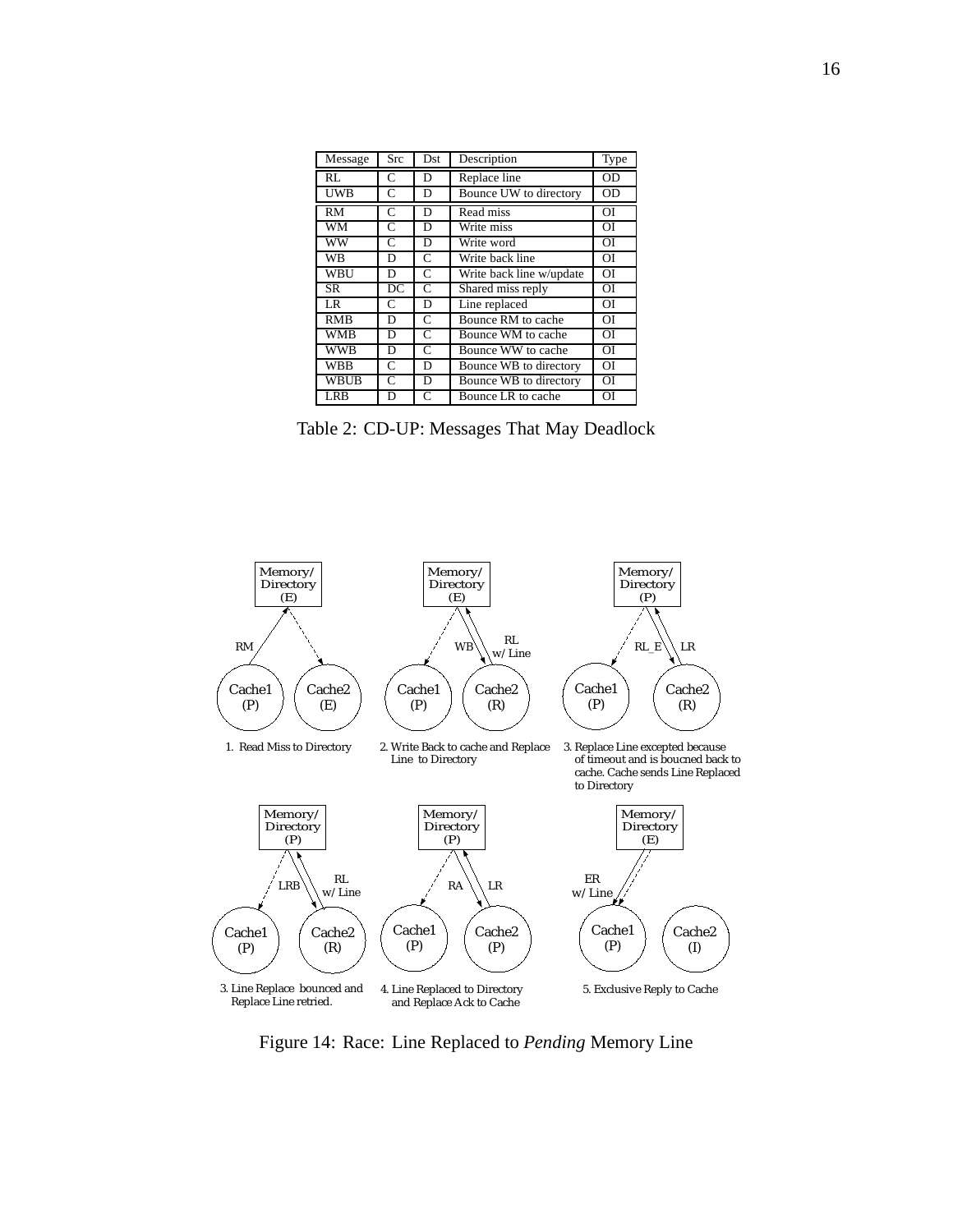### **4.2 Distributed Directory (DD-UP)**

In this section, the details of the singly-linked distributed directory update-based protocol (DD-UP) are presented. The DD-UP is based on the directory structure and singly-linked lists of the SDD invalidate-based protocol [19, 20].

### **4.2.1 Cache and Memory Line States**

In the DD-UP protocol, a cache line may be in one of 12 states:

- *Invalid* the cache's copy of the line is not valid
- *Pending* the cache has issued a miss and is waiting for a reply
- *Exclusive* the cache's copy is the only copy of the line (cache is owner of line),
- *Shared* the line is shared by multiple caches and the cache is not the head nor tail of the list - writes must update other cached copies of the line
- *Shared-Head* the line is shared by multiple caches and the cache is the head of the list writes must update other cached copies of the line
- *Shared-Tail* the line is shared by multiple caches and the cache is the tail of the list writes must update other cached copies of the line
- *Replacing-Head* the cache's copy, which is the head of the list, is being replaced
- *Replacing* the cache's copy, which is not the head nor tail of the list, is being replaced
- *Replacing-Tail* the cache's copy, which is the tail of the list, is being replaced
- *Replacing-Exclusive* the cache's copy, which is the only copy of the line, is being replaced
- *Exclusive-Replacing* the cache's copy was the head of the list and the next cache in the list, which was the tail of the list, is replacing itself
- *Shared-Head-Replacing* the cache's copy is the head of the list and a cache in the list is replacing itself.

A memory line may be in one of 3 states:

- *Absent* no cached copies of the line exist
- *Present* at least one cache has a copy of the memory line memory is not consistent
- *Replacing* a cache in the list is removing itself from the list memory is not consistent.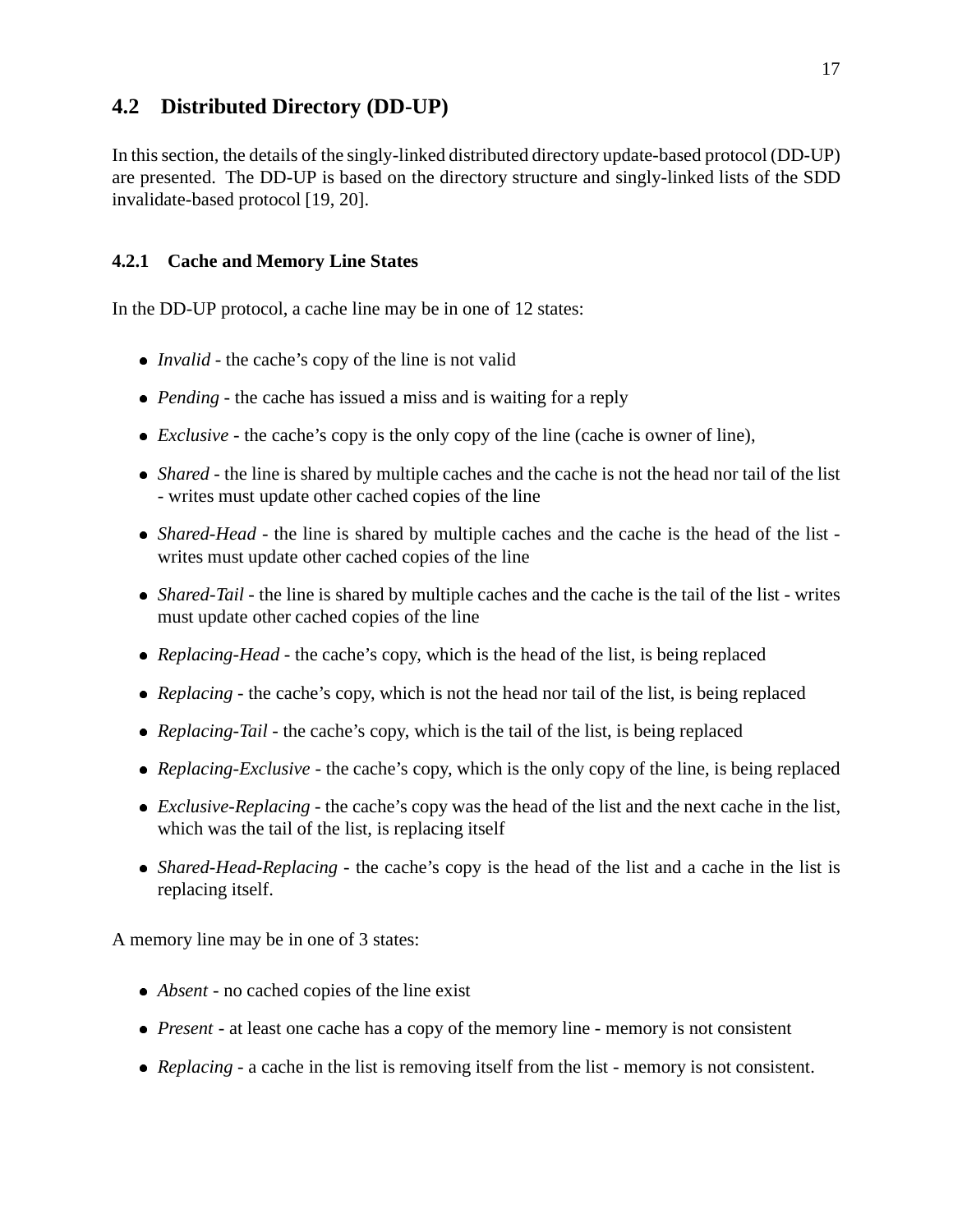Table 3 gives a brief description of the protocol messages. The columns have the same meaning as in the CD-UP protocol. The DD-UP protocol can store (Store) requests to cache lines in the *Pending* state in the pointer field of the cache line. When the appropriate reply is received and the cache line state is changed, the pending signal is processed (Process-Stored). The state *Shared-States* implies any of the three shared states: *Shared-Head*, *Shared* or *Shared-Tail*. The Aux field is an additional pointer field used by some of the message types. Figure 15 shows the state transition diagrams for cache and memory lines.

| Message         | Src                     | Dst                     | Type | Description                  | Data | <b>Destination Actions</b>                                 |
|-----------------|-------------------------|-------------------------|------|------------------------------|------|------------------------------------------------------------|
| $\overline{RD}$ | $\overline{P}$          | $\overline{C}$          |      | Processor read               |      | If Pending & $PB(O) = F$ Then Stall                        |
| <b>WR</b>       | $\overline{P}$          | $\overline{C}$          |      | Processor write              | Word | If SharedStates & $PB(O) = T$ Then Stall                   |
|                 |                         |                         |      |                              |      | Else $CD(O) = V$                                           |
|                 |                         |                         |      |                              |      | If <i>Invalid</i> Then PWC $+= 1$                          |
|                 |                         |                         |      |                              |      | If <i>Pending</i> Then $PB(O) = T$                         |
|                 |                         |                         |      |                              |      | If Shared-States Then PWC $+= 1, PB(O) = T$                |
| $\overline{R}$  | $\overline{\mathbf{P}}$ | $\overline{\rm c}$      | Req  | Line replacement             |      | If ForAny O: $PB(O) = T$ Then Stall Else Aux = Dir         |
| <b>FENCE</b>    | $\mathbf{P}$            | $\mathsf{C}$            |      | Stall until writes performed |      | Stall until PWC = $PUC = O$                                |
| <b>RM</b>       | $\overline{C}$          | D                       | Req  | Read miss                    |      | $Dir = Src$                                                |
| <b>WM</b>       | $\overline{C}$          | D                       | Req  | Write miss                   | Word | $Dir = Src$ , $Aux = Src$                                  |
| <b>UWM</b>      | $\overline{C}$          | $\overline{D}$          | Req  | Update word memory           | Word | $Aux = Src$                                                |
| UW              | $D$ or $C$              | $\mathcal{C}$           | Req  | Update word                  | Word | If $PB(O) = F$ Then $CD(O) = V$                            |
|                 |                         |                         |      |                              |      | If $Src = Aux Then PB(O) = F$                              |
| <b>RE</b>       | $\overline{C}$          | D                       | Req  | Replace exclusive line       |      |                                                            |
| R <sub>H</sub>  | $\overline{\rm c}$      | $\overline{\mathrm{D}}$ | Req  | Replace shared-head line     |      | $Dir = Aux$                                                |
| $\overline{R}$  | $\overline{C}$          | $\overline{D}$          | Req  | Replace shared line          |      |                                                            |
|                 | D or C                  | $\mathsf{C}$            | Req  | Replace shared line          |      | If $Dir = Src$ Then $Dir = Aux$                            |
|                 |                         |                         |      |                              |      | If $Dir = Aux$ Then Dst is replacing cache                 |
| RT              | $\overline{C}$          | D                       | Req  | Replace shared-tail line     |      |                                                            |
|                 | D or C                  | $\mathbf C$             | Req  | Replace shared-tail line     |      |                                                            |
| <b>HRF</b>      | $\overline{C}$          | $\overline{C}$          | Req  | Head replace flush           |      |                                                            |
| RC              | $\overline{C}$          | $\overline{C}$          | Req  | Replace complete             |      |                                                            |
| <b>MRF</b>      | D                       | $\overline{c}$          | Req  | Memory replace flush         |      |                                                            |
| RF              | $\overline{c}$          | $\mathsf{C}$            | Req  | Replace flush                |      |                                                            |
| <b>MR</b>       | $\overline{C}$          | $\overline{C}$          | Req  | Miss reply                   | Line | $PWC = 1$ , $PUC += U$ , $DIR = Src$                       |
|                 |                         |                         |      | with update count (U)        |      | Forall O: If $PB(O) = F$ Then $CD(O) = V$                  |
|                 |                         |                         |      | $(U = 0,1)$                  |      | Else send UW with $CD(O)$ , $PB(O) = F$                    |
| <b>MRM</b>      | $\overline{D}$          | $\overline{C}$          | Rep  | Memory miss reply            | Line | $PWC = 1$                                                  |
|                 |                         |                         |      |                              |      | Forall O: If $PB(O) = F$ Then $CD(O) = V$ Else $PB(O) = F$ |
| <b>RMF</b>      | D                       | $\overline{C}$          | Req  | Read miss forward            |      |                                                            |
| <b>WMF</b>      | D                       | $\overline{C}$          | Req  | Write miss forward           |      | $CD(O) = V$                                                |
|                 |                         |                         |      | with data update             |      |                                                            |
| RA              | $\overline{D}$          | $\overline{c}$          | Req  | Replace ack                  |      |                                                            |
| <b>UA</b>       | $\overline{C}$          | $\overline{c}$          | Rep  | Update ack                   |      | $PUC = 1, PB(O) = F$                                       |
| RMB             | $\overline{\text{D}}$   | $\overline{C}$          | Req  | Bounce RM to cache           |      | Resend RM                                                  |
| <b>WMB</b>      | D                       | $\overline{C}$          | Req  | Bounce WM to cache           |      | Resend WM, $V = CD(O)$                                     |
| <b>UWB</b>      | D                       | $\overline{C}$          | Req  | Bounce UW to cache           |      | Resend UW, $V = CD(O)$                                     |
|                 | $\mathsf{C}$            | D                       | Req  | Bounce UW to directory       |      | Resend UW                                                  |
| <b>RHB</b>      | $\overline{D}$          | $\overline{C}$          | Req  | Bounce RH to cache           |      | <b>Resend RH</b>                                           |
| <b>REB</b>      | $\overline{D}$          | $\overline{C}$          | Req  | Bounce RE to cache           |      | Resend RE                                                  |
| RTB             | $\overline{D}$          | $\overline{C}$          | Req  | Bounce RT to cache           |      | Resend RT                                                  |
| RB              | $\overline{D}$          | $\overline{C}$          | Req  | Bounce R to cache            |      | Resend R                                                   |

Table 3: DD-UP: Description of Messages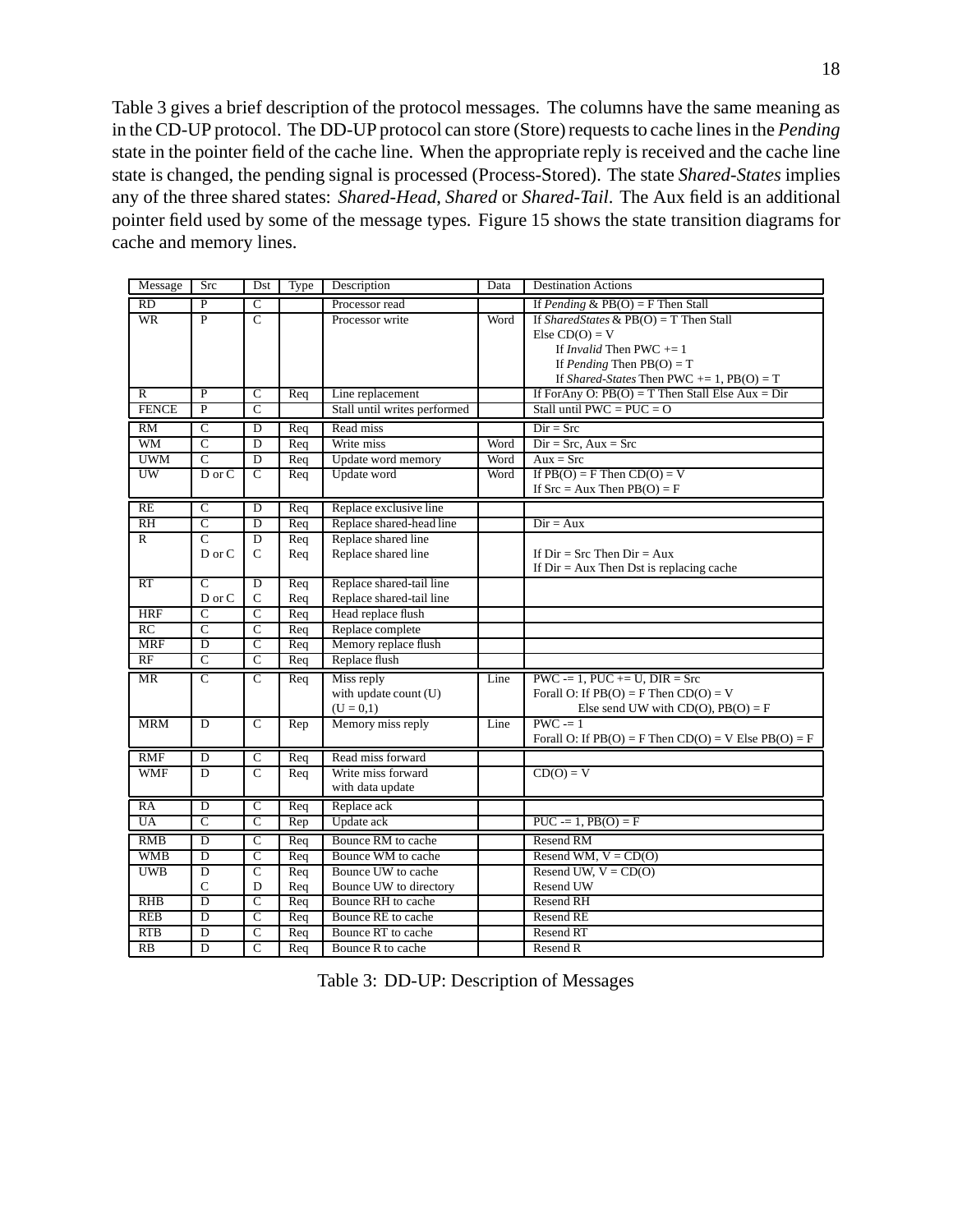

(b) Memory Line State Diagram

Figure 15: DD-UP: Cache and Memory Line State Diagrams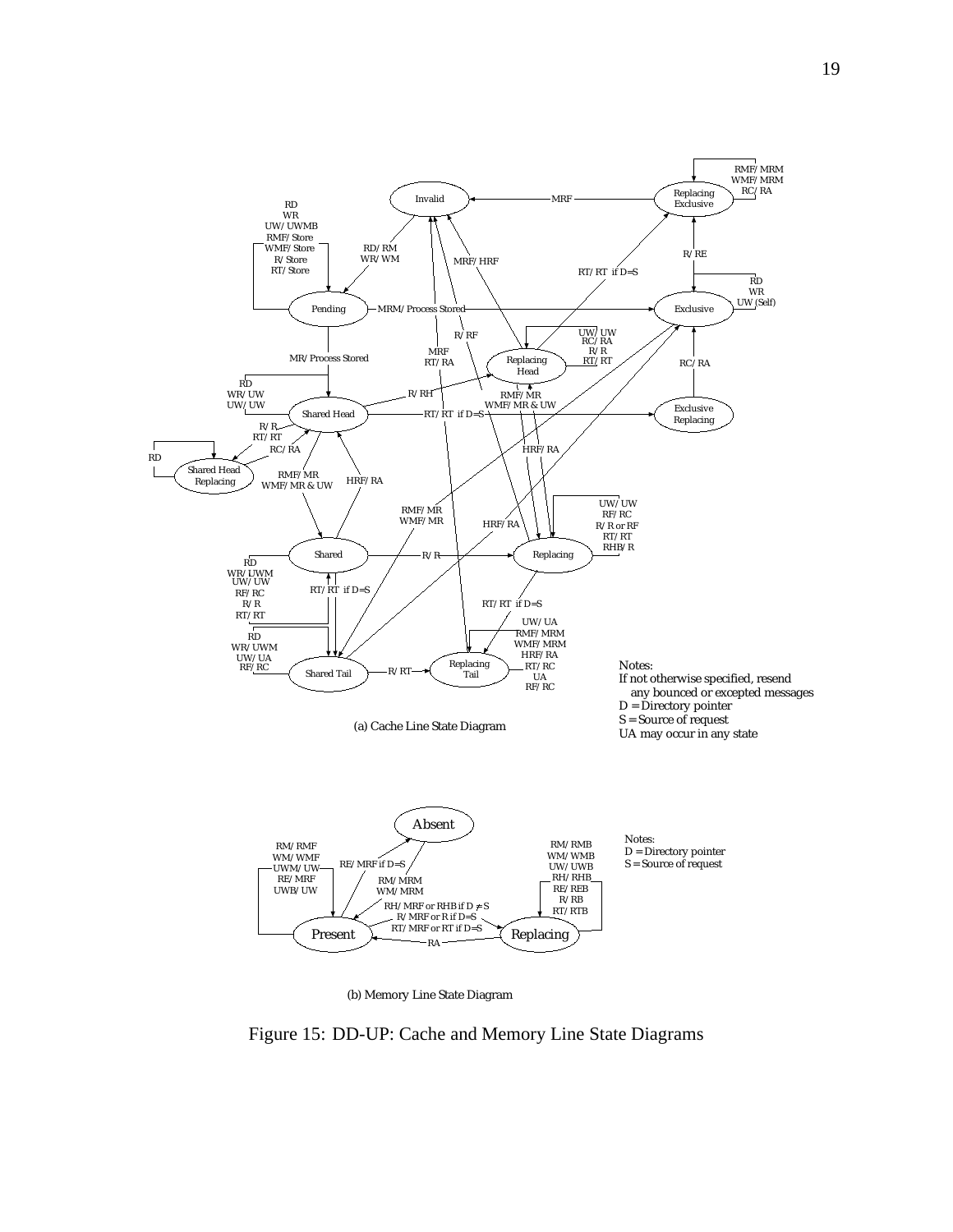The next few sections describe the actions taken by the DD-UP protocol for typical read misses, write misses, write hits and line replacements. Protocol races and exception handling are also discussed.

#### **4.2.2 Read Miss**

For a read miss, the cache sends a *Read Miss* request to the directory. If the state of the memory line is *Absent*, then the directory replies to the miss with a *Miss Reply Memory*. The state of the memory line is set to *Present*, and the cache line state is set to *Exclusive*, as shown in figure 16.



Figure 16: Read Miss to *Absent* Memory Line

If the memory line state is *Present*, then the data must be fetched from the cache at the head of the list, and the requesting cache must be added to the head of the list, as shown in figure 17. The directory responds to the miss request by sending a *Read Miss Forward* to the cache at the head of the list, and the directory pointer is changed to point to the requesting cache, the new head of the list. The old head of the list responds to the *Read Miss Forward* by sending a *Miss Reply* and the line's data to the requesting cache. After receiving the reply, the requesting cache sets its directory pointer to point to the cache that sent the reply.



Figure 17: Read Miss to *Present* Memory Line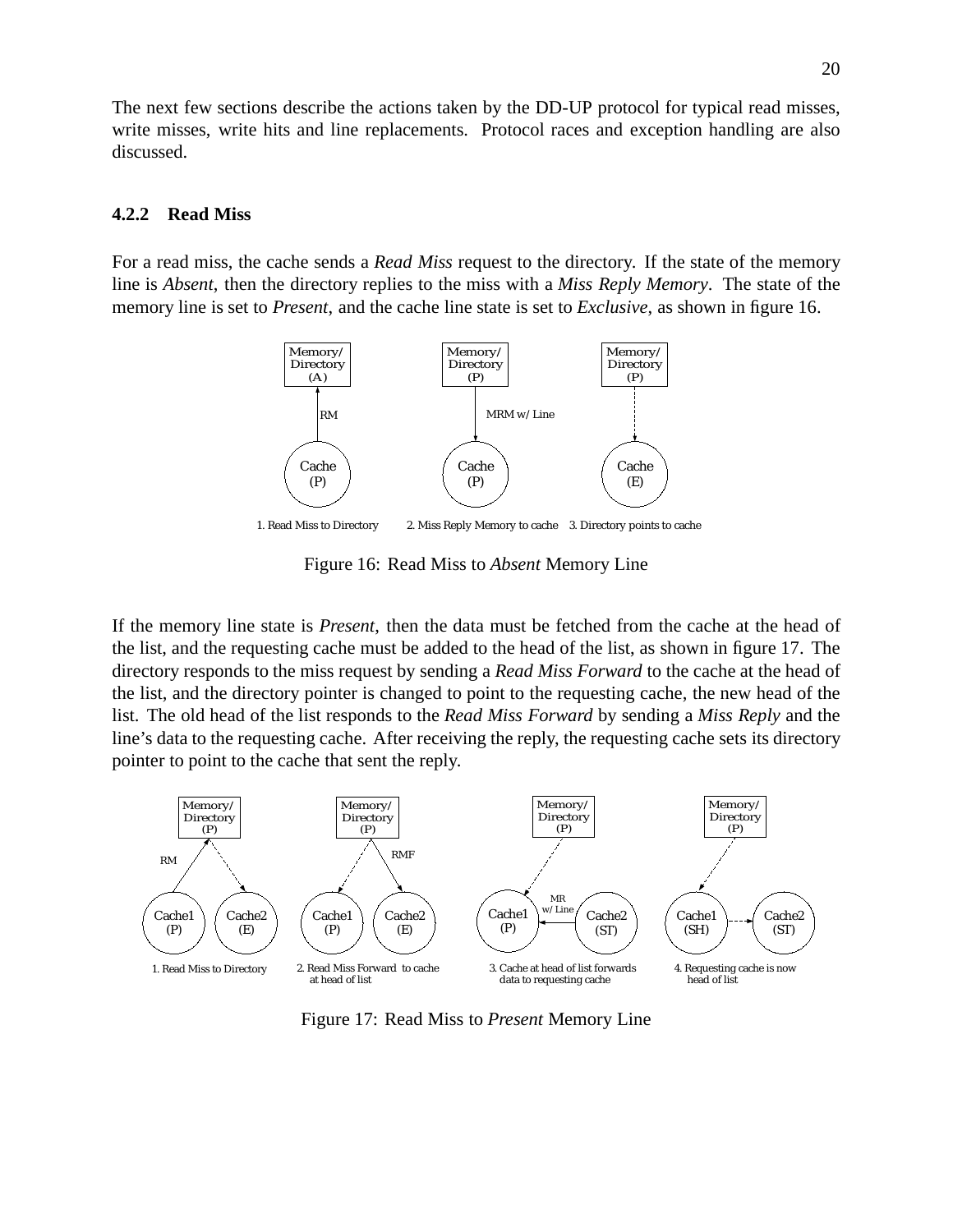#### **4.2.3 Write Miss**

The actions for a write miss are identical to a read miss if the memory line state is *Absent*. If the memory line state is *Present*, then the directory sends a *Write Miss Forward* and the new data value to the old head of the list, as shown in figure 18. The old head of the list updates its copy of the line, sends a *Miss Reply* along with the line's data to the requesting cache and sends an *Update Word* down the list of caches. The cache at the end of the list acknowledges the update, and the writing cache becomes the head of the list.



Figure 18: Write Miss to *Present* Memory Line

#### **4.2.4 Write Hit**

On a write hit to a cache line in any of the three shared states, *Shared-Head*, *Shared* or *Shared-Tail*, the other caches in the list must be updated. If the writing cache is at the head of the list, it can simply send an *Update Word* to the next cache in the list, as shown in figure 19. This cache updates its copy and forwards the *Update Word* down the list. The cache at the end of the list acknowledges the update.

If the cache is not the head of the list, the write value must be forwarded to the head of the list. To do this, the writing cache sends an *Update Word Memory* to the directory, as shown in figure 20. The directory forwards it to the head of the list, and an *Update Word* is propagated down the list. The cache at the end of the list acknowledges the update. Note that the writing cache will receive the update request, but must forward the update on to the next cache in the list.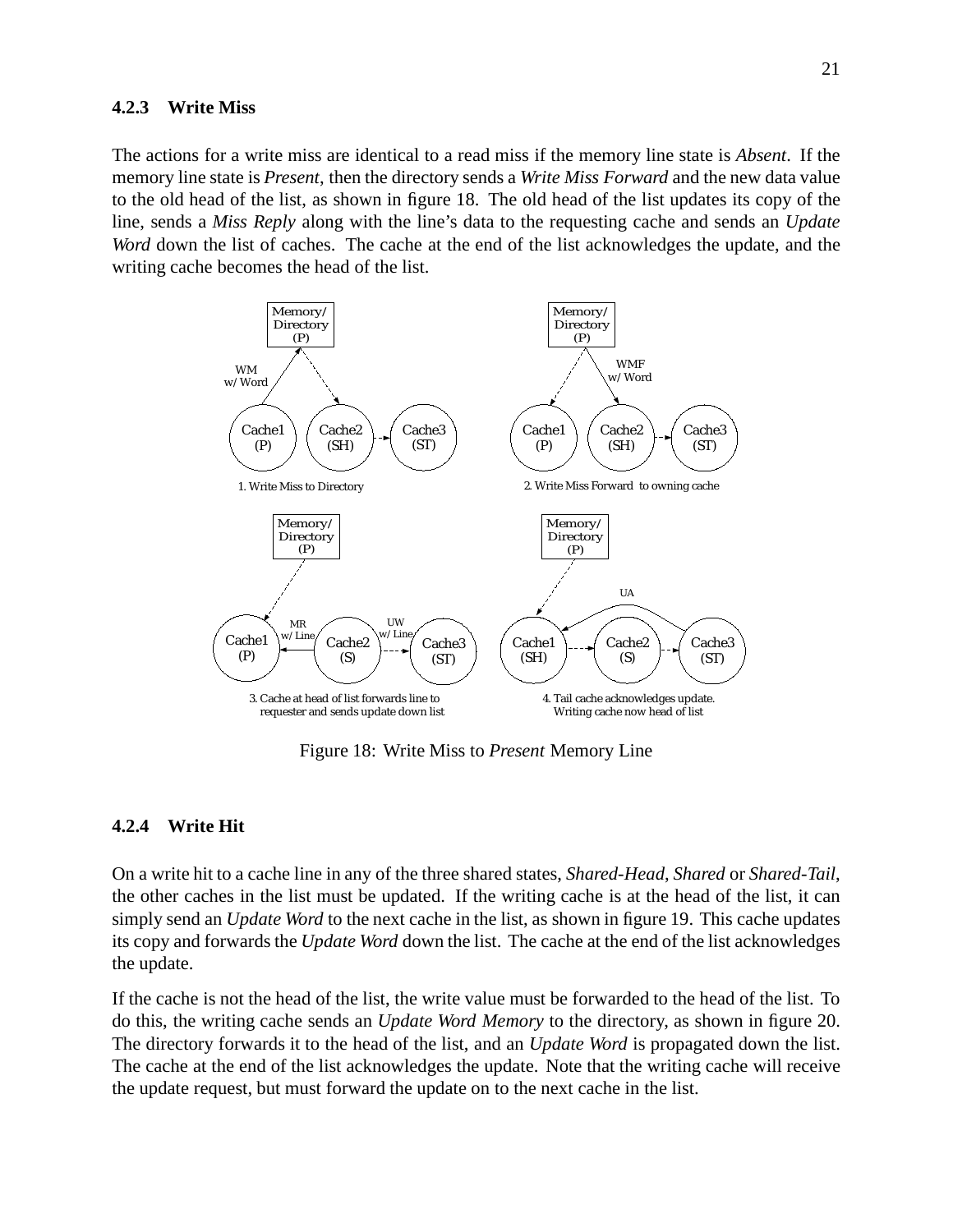

3. Tail cache acknowledges updates

Figure 19: Write Hit from Cache Line in *Shared Head* State

As in the CD-UP protocol, the DD-UP protocol limits the number of outstanding updates per word to one per cache. When a cache modifies a cache line in the *Shared* or *Shared Tail* states, the proper pending bit (PB) is set. When the cache receives its own *Update Word*, the bit is cleared. Writes to words in shared lines with the word's pending bit already set are blocked and updates to these words do not update the cache line, but the update is still forwarded to the next cache in the list. If there are multiple writes to the same word by different processors, each processor may not see all values, but the final value will be consistent. The order that the updates reach the cache at the head of the list determines the total ordering of the writes.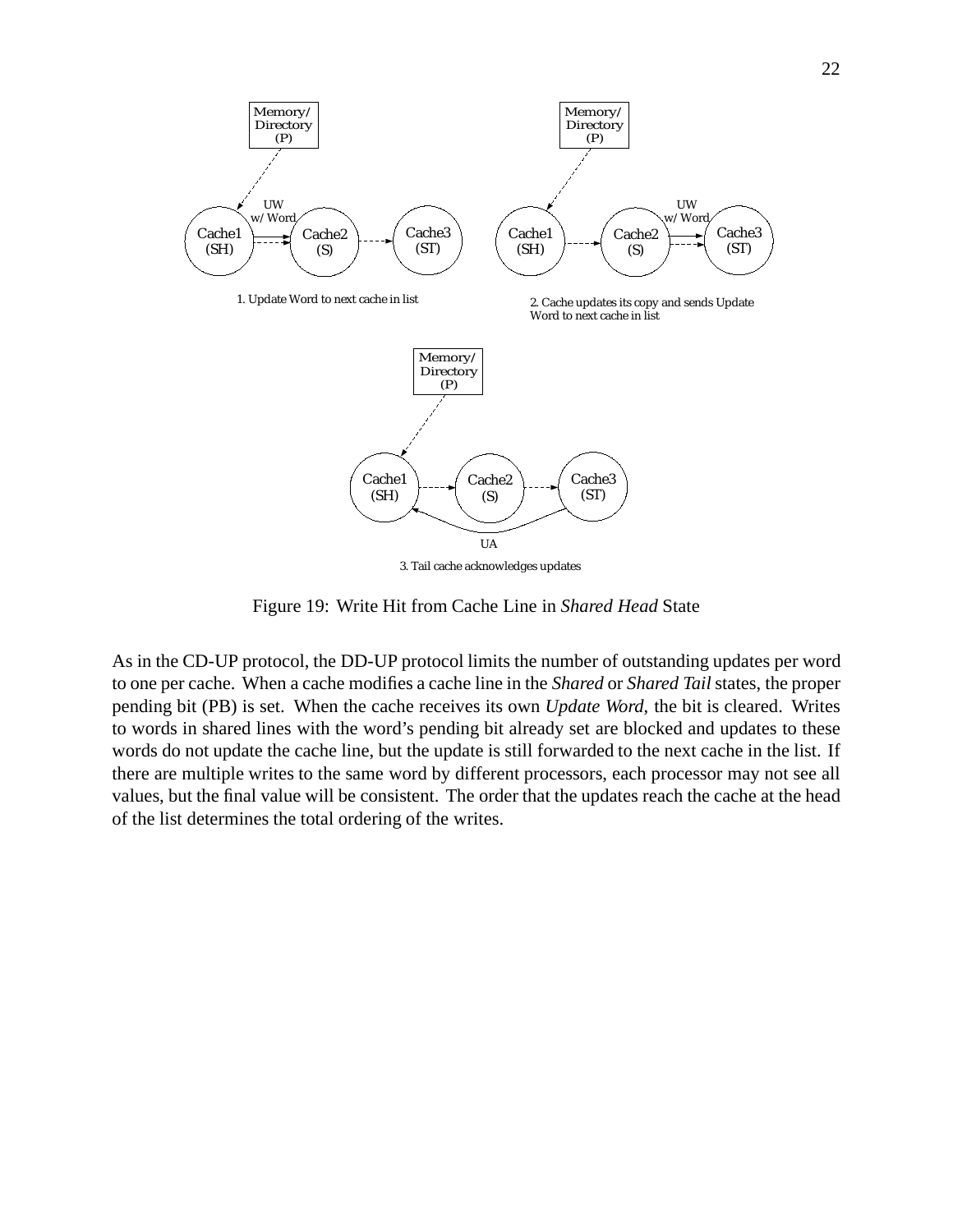

Figure 20: Write Hit from Cache Line in *Shared* State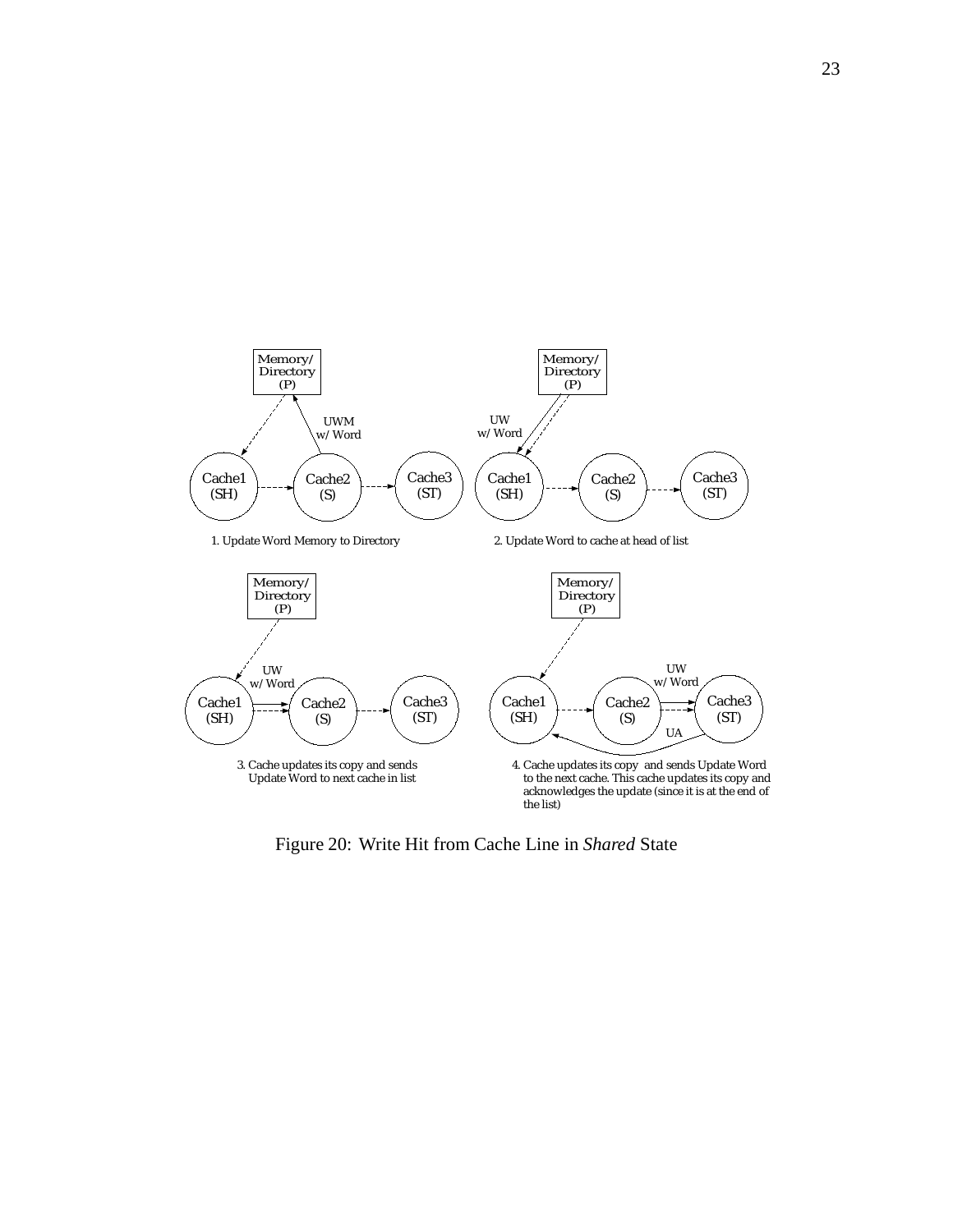### **4.2.5 Line Replacement**

Line replacement is much more difficult in the DD-UP protocol than in the CD-UP protocol. In the CD-UP protocol, the message path from the directory to each cache is fixed. But in the DD-UP protocol, the path from the directory to a given cache is dependent on the current structure of the directory list for the line. As caches are added and deleted from this list, the structure of the list is altered. This changes the path of messages sent between the directory and caches and between caches.

To make line replacement possible without a significantly more complex protocol, a new state, *Replacing*, is added to the possible states of a memory line. If a memory line is in this state, all requests to the line are bounced back to the requester. This prevents new messages from attempting to traverse the list while it is being altered. Messages currently traversing the list are flushed out with special flushing messages, which will be described in the next few sections.

For a cache line in the *Exclusive* state, line replacement is identical to the CD-UP protocol. The cache sends a *Replace Line* message to the directory and the directory responds with a *Replace Ack*.

If the cache line is in the *Shared Head* state, the cache sends a *Replace Head* message to the directory, as shown in figure 21. The directory changes the memory line state to *Replacing* and replies to the replacing cache with a *Memory Replace Flush*. The replacing cache then sends a *Head Replace Flush* to the next cache in the list. This cache now becomes the head of the list, or if it was the tail of the list, the state of the cache line state is set to *Exclusive*. This cache sends a *Replace Ack* back to the directory. This indicates that the replacement is complete, and the memory line state is set back to *Present*. The *Memory Replace Flush* and the *Head Replace Flush* are used to flush any pending messages that might be traversing the list.

To replace a cache line in the *Shared* state, the cache sends a *Replace* message to the directory, as shown in figure 22. The directory sets the memory line state to *Replacing* and forwards the *Replace* to the head of the list. The cache at the head of the list changes its cache line state to *Shared Head Replacing*. This prevents this cache from generating any new updates while the list is being altered. Each cache in turn forwards the *Replace* request down the list. The request specifies the replacing cache and the next cache in the list after the replacing cache. When a cache receives the request, it checks if its directory pointer points to the replacing cache. If so, it sets its directory pointer to point to the cache following the replacing cache. When the replacing cache receives its own request, it sends a *Replace Flush* to the next cache in the list, and sets its cache line state to *Invalid*. The *Replace* and *Replace Flush* messages have flushed out any requests that were flowing down the list. Once the next cache in the list receives the *Replace Flush*, it sends a *Replace Complete* back to the head of the list. The cache at the head of the list changes its cache line state back to *Shared Head* and sends a *Replace Ack* back to the directory. The memory line state is then changed back to *Present*.

The actions to replace a cache line in the *Shared Tail* state are almost identical to the replacement of a *Shared* line, but since the replacing cache is at the end of the list, it does not need to flush the next section of the list. It can send the *Replace Complete* to the cache at the head of the list once it receives its own replace request.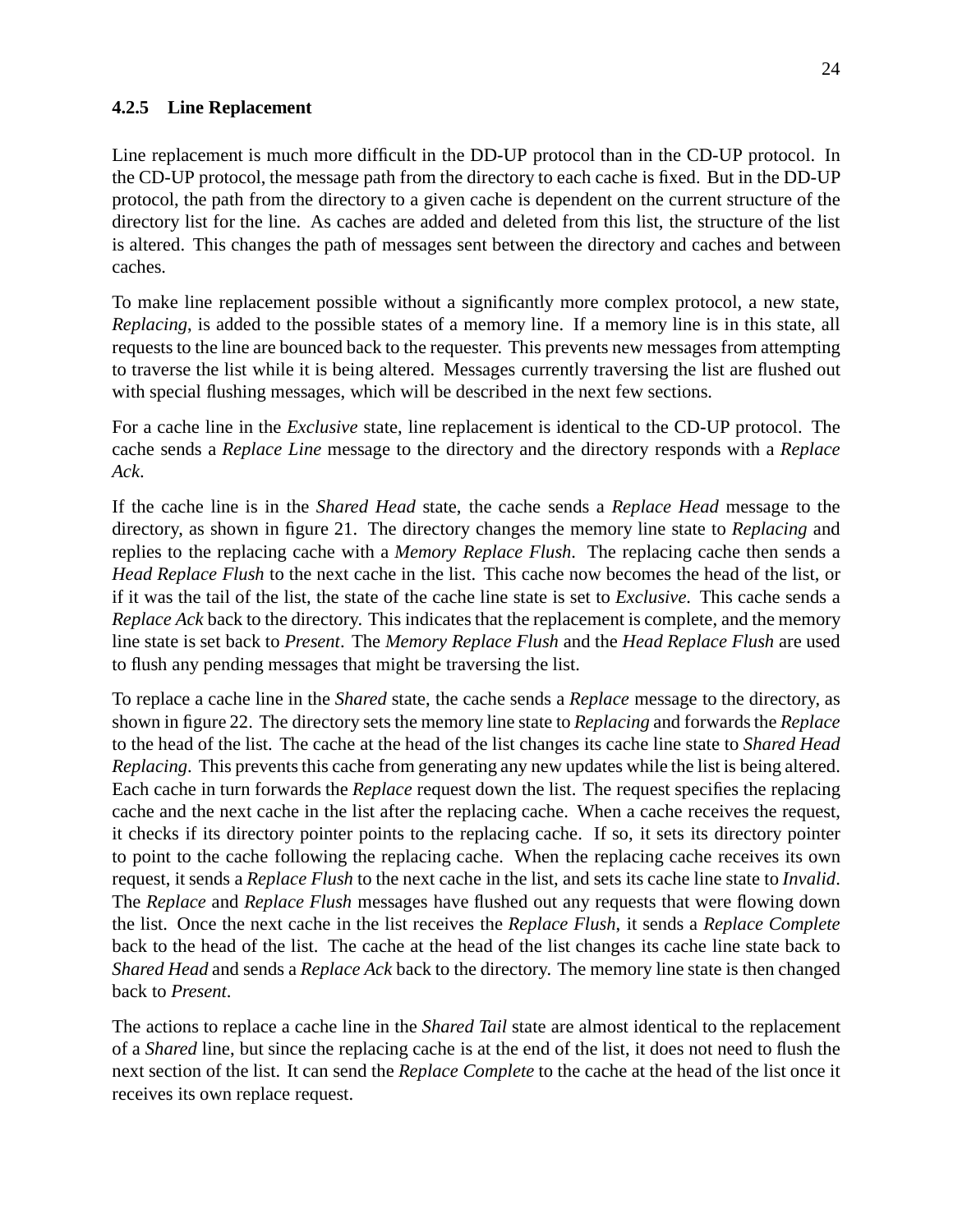

Figure 21: Replacing Cache Line in *Shared Head* State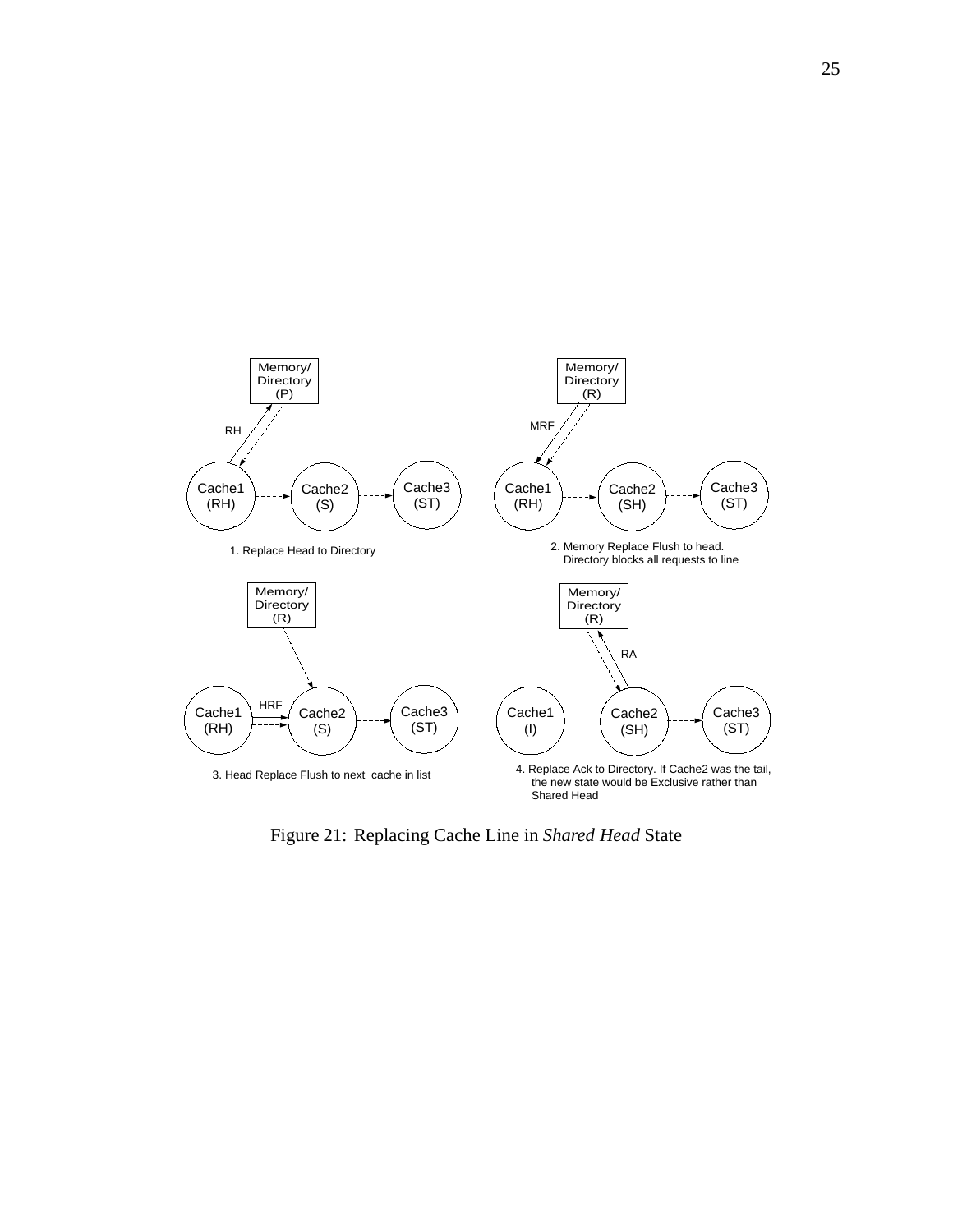

Figure 22: Replacing Cache Line in *Shared* State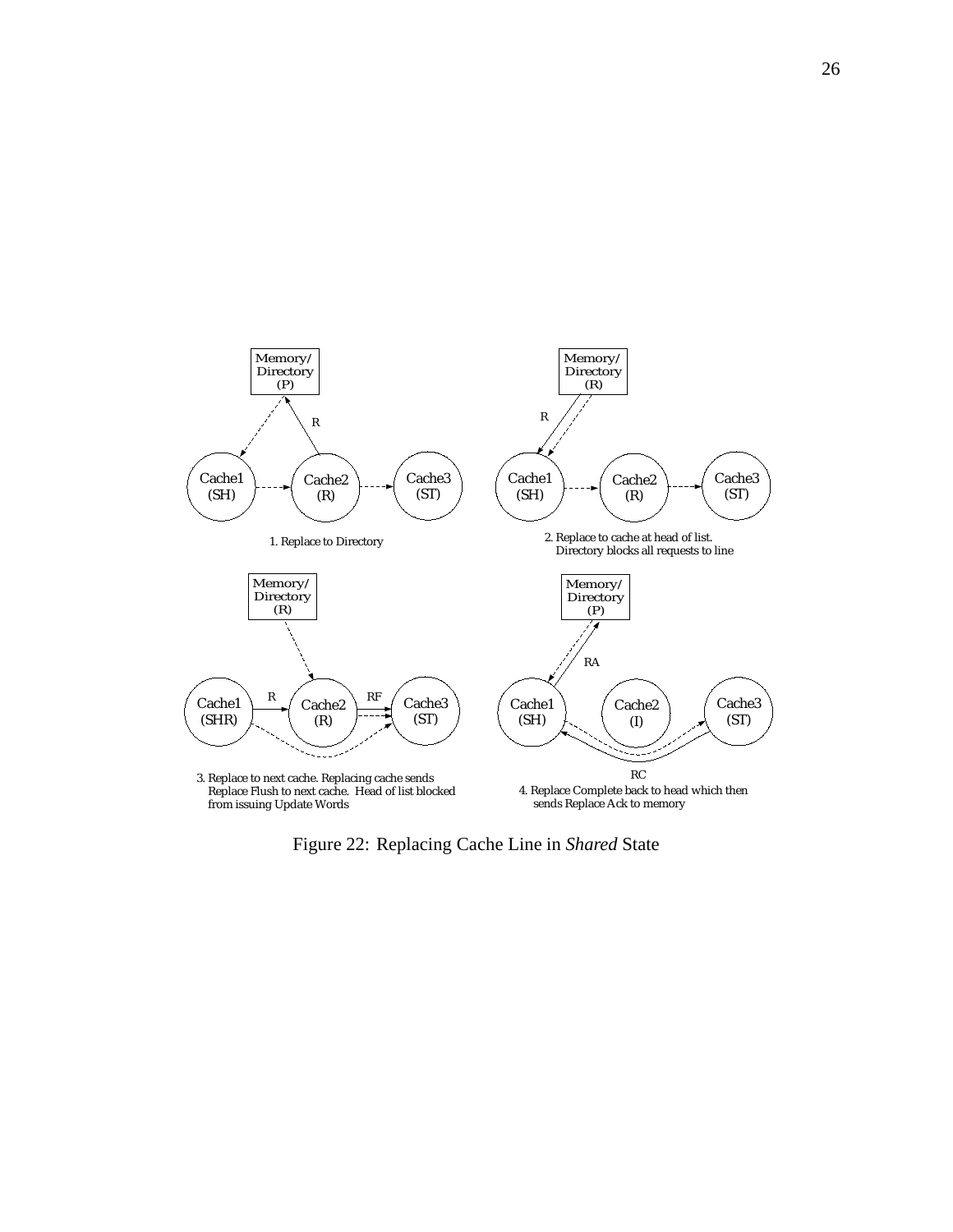#### **4.2.6 Protocol Races**

There are two types of protocol races in the DD-UP protocol. The first type is a request to a memory line in the *Replacing* state. In this case, the directory can bounce the request back to the sender to be retried. The second race condition is an *Update Word* to a cache line in the *Pending* state, as shown in figure 23. In this case, the *Update Word* can be bounced back to the directory to be retried. The *Update Word Bounce* still carries the data value, but this does not create an update ordering problem since the order is determined by the order that the *Update Words* reach the cache at the head of the list. The bounced update has yet to reach the head of the list and, therefore, is not yet an ordered update.



Figure 23: Race: Update Word to *Pending* Cache Line

#### **4.2.7 Exceptions**

As described in section 3, the protocol must be able to avoid protocol level deadlock. Table 4 shows the request messages that may generate another request in the DD-UP protocol. As with the CD-UP protocol, the order independent (OI) requests can be sent back to the source as an exception without adding any complexity to the protocol.

The only order-dependent message, *Update Word*, may change the order of updates flowing down the list. For example, figure 24 shows two updates from different processors flowing between two caches. The first update results in an exception and is sent back to the sender. The second update reaches the destination cache and updates the cache line. Once the sending cache receives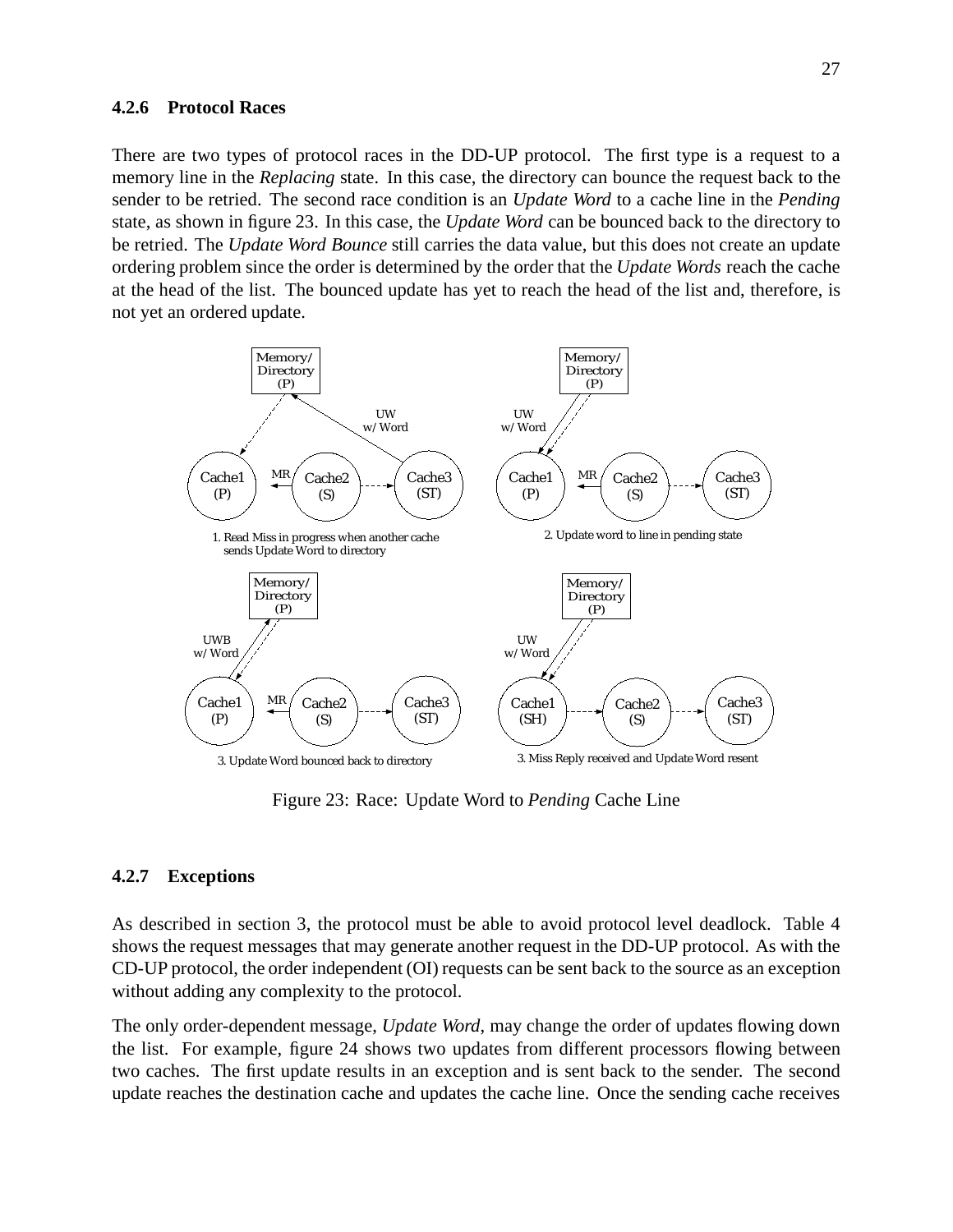| Message       | Src          | Dst           | Description              | Type      |
|---------------|--------------|---------------|--------------------------|-----------|
| UW            | C            | C             | <b>Update Word</b>       | <b>OD</b> |
| <b>RM</b>     | $\mathsf{C}$ | D             | <b>Read Miss</b>         | <b>OI</b> |
| WM            | C            | D             | Write Miss               | <b>OI</b> |
| <b>UWM</b>    | C            | D             | Update word to directory | <b>OI</b> |
| RE            | C            | D             | Replace Exclusive        | <b>OI</b> |
| RH            | C            | D             | Replace Shared-Head      | <b>OI</b> |
| R             | C            | D             | <b>Replace Shared</b>    | <b>OI</b> |
| RT            | C            | D             | Replace Shared-Tail      | <b>OI</b> |
| UW            | D            | C             | Update Word              | <b>OI</b> |
| R             | D            | $\mathcal{C}$ | <b>Replace Shared</b>    | <b>OI</b> |
| RT            | D            | C             | Replace Shared-Tail      | <b>OI</b> |
| <b>MRF</b>    | D            | C             | Memory Replace Flush     | <b>OI</b> |
| <b>BOUNCE</b> | D            | C             | All Bounced messages     | <b>OI</b> |
| RF            | C            | C             | Replace Flush            | ΟI        |

Table 4: DD-UP: Messages That May Deadlock

the excepted update, it must resend it with the *latest* value, which is the value from the second update. The destination cache receives this update and updates its cache line. Now both caches are consistent with the value from the second update, although the second cache never saw the update of the first value.



Figure 24: *Update Word* Exception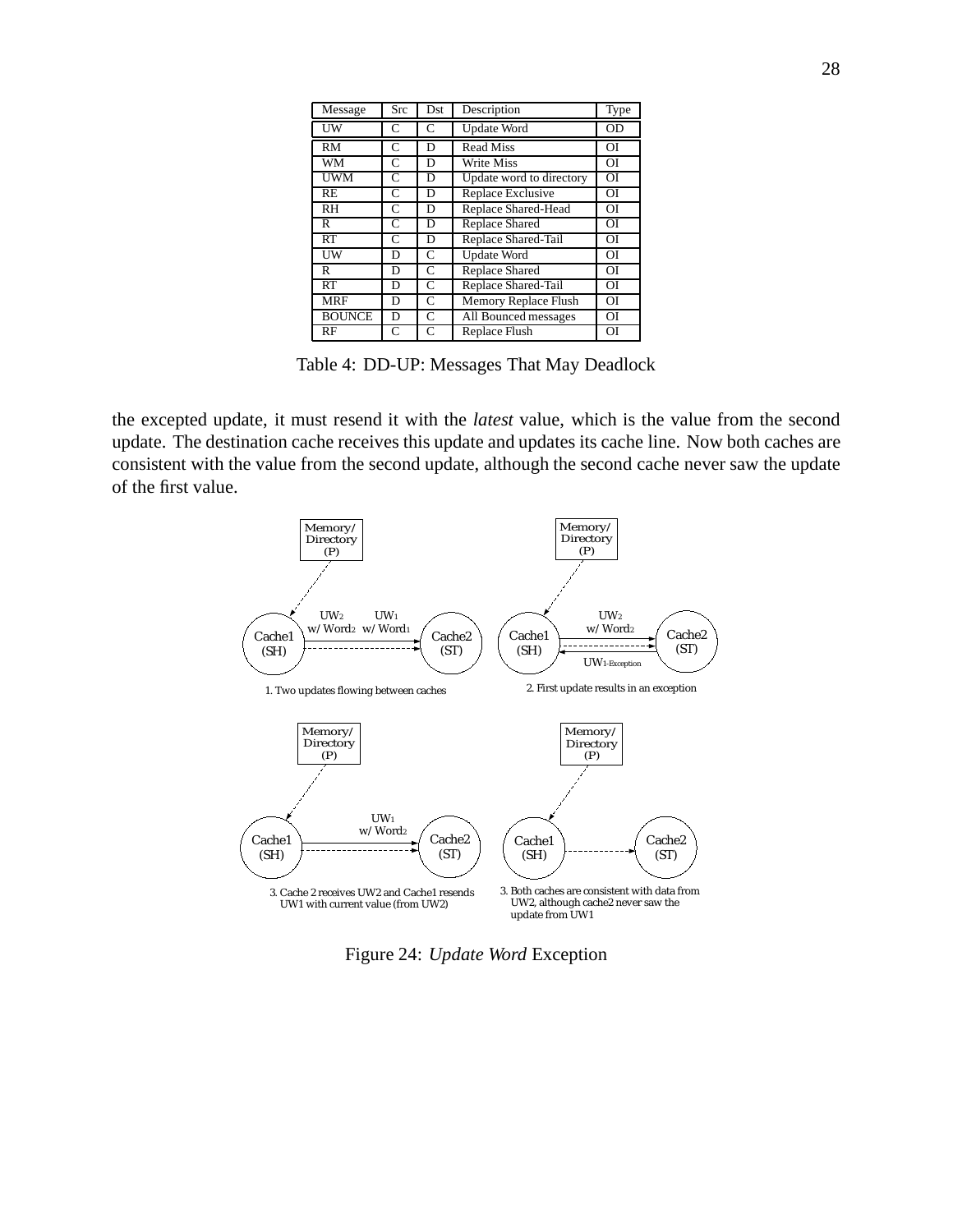## **5 Protocol Verification**

An exhaustive verification tool called Mur $\varphi$  [4, 5] was used to verify the update-based protocols. To verify a protocol using Mur $\varphi$ , a description of the system and a behavioral description of the protocol is required. From this, Mur $\varphi$  builds a system state and attempts to traverse it by applying rules from the behavioral description of the protocol. Error statements and invariants are used to detect errors.

For example, figure 25 shows the architectural model on which the update-based protocols were verified. The system consists of three caches and one directory/memory. The caches each have one request and one reply buffer, and the directory has four request and one reply buffer. The memory consists of a single line with a two-bit data word. The single line is sufficient since protocols actions do not interact between lines. The single, two-bit data word is also sufficient since if there is a case in which a "wrong" value overwrites a "correct" value then the exhaustive nature of the tool will find the same case for the two values used for the data word.



Figure 25: Verification Model

The system state created by Mur $\varphi$ , consists of a concatenation of all the state bits in the system. This includes the bits in the cache and memory line data and state information and the message data in the network buffers. In this simple case, this would result in several hundred bits of state, or  $2^{state-bits}$  states, a significant number of states.

The actual number of states traversed is dependent on the behavioral rules of the protocol. For the update-based protocols examined, this number quickly consumes all the memory available for the verification since Mur $\varphi$  must remember which states have been visited. There are two techniques to reduce the number of states traversed and, therefore,  $Mur\varphi$ 's memory requirements.

The first technique is to use symmetry to eliminate redundant states [12, 13]. Symmetry in a system allows Mur $\varphi$  to find states that are equivalent in their current and future behavior with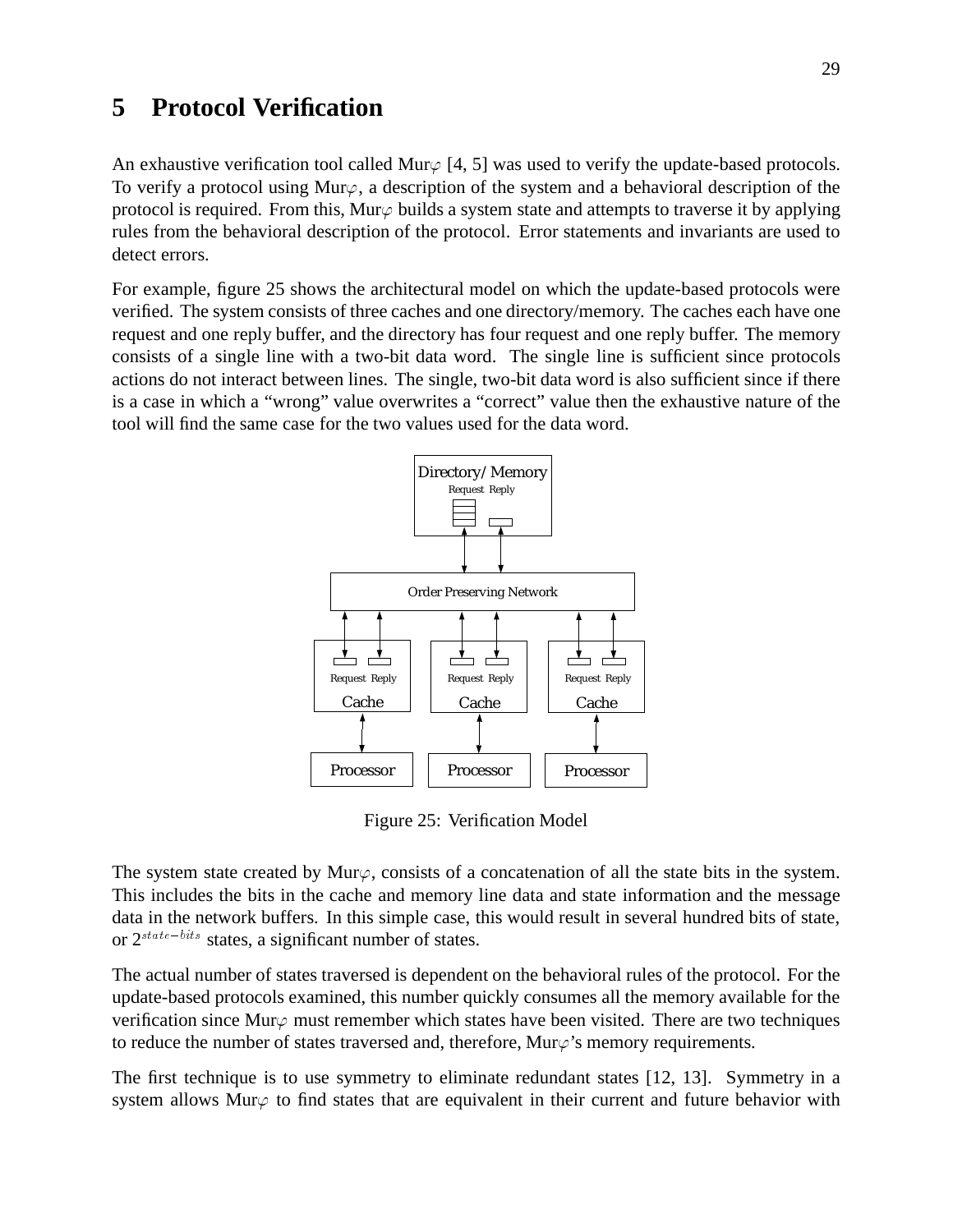respect to error checking. During verification, only one member of each equivalence class needs to be examined. This technique is able to significantly reduce the total number of states examined. Using symmetry does not affect the correctness or coverage of the protocol verification.

The second technique is to limit the number of concurrent actions. Since Mur $\varphi$  is an exhaustive verification tool, every possible combination of events must be verified. Therefore, the more active events, the larger number of traversed states. In the verification of the update-based protocols, the number of outstanding updates was limited to one per cache.

Overall, the verification tool was useful in verifying the correctness of the protocols. Errors were detected very quickly, but the state explosion problem limited the size and scope of the verification. As discussed above, the only limitation of the verification that might affect correctness was the limited number of outstanding updates, but the combination of Mur $\varphi$  verification, running simulation with the update-based protocols and hand verification have produced a correct protocol with a high confidence level.

## **6 Summary**

In this paper, the details of two update-based cache coherence protocols were presented. The centralized-directory (CD-UP) protocol was much simpler than the singly-linked distributed directory protocol (DD-UP). The main source of the complexity in the DD-UP resulted from the extra states needed for cache line replacements. In the CD-UP protocol, the path from the directory to a cache was fixed, but in the DD-UP protocol, the path changed as the structure of the list was altered by caches adding and removing themselves from the list. This changing path required the special flushing messages and extra states of the DD-UP protocol. The alternative doubly-linked directory structure might result in a simpler protocol since replacements would be simpler.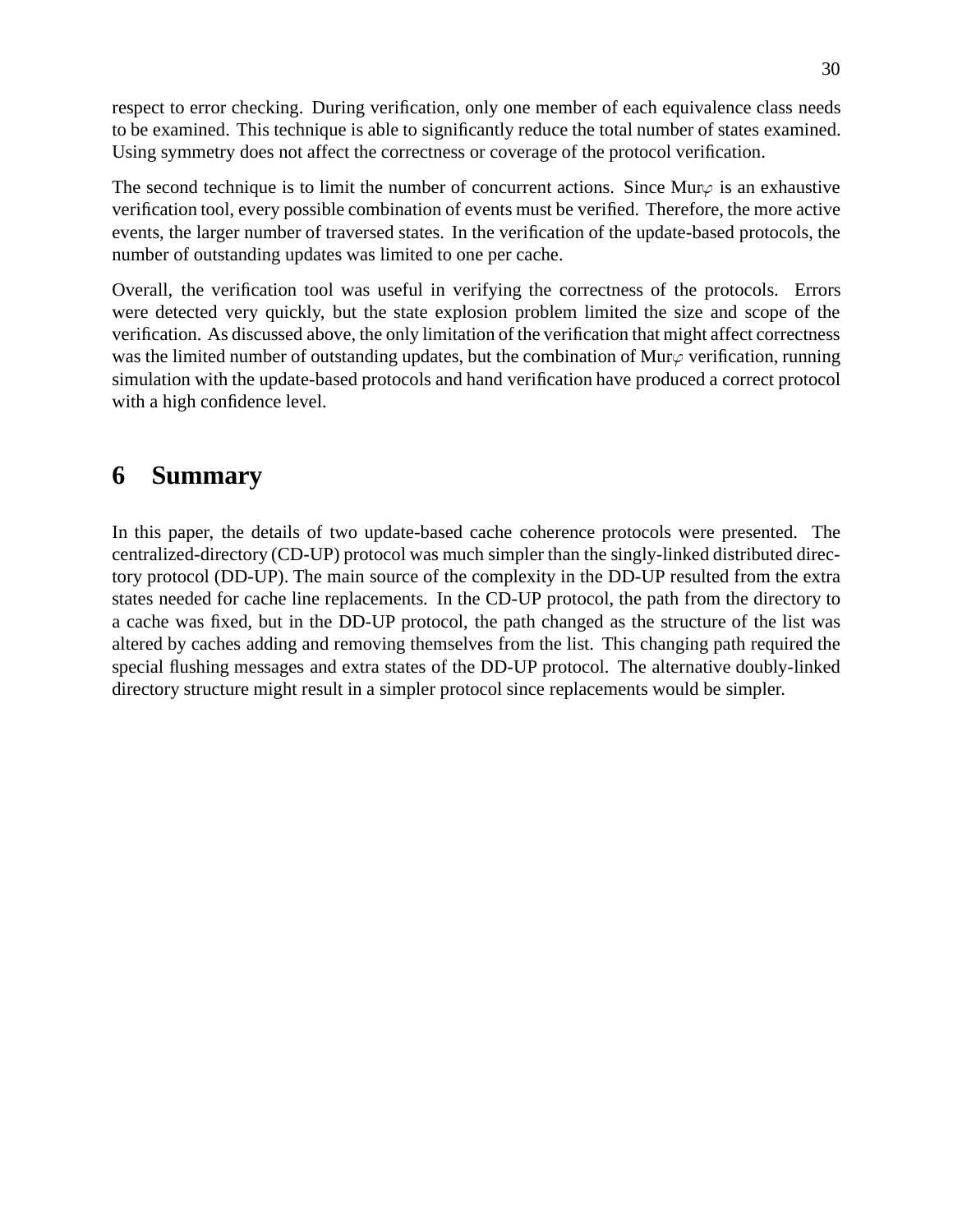## **References**

- [1] Anant Agarwal, Richard Simoni, John Hennessy, and Mark Horowitz. An Evaluation of Directory Schemes for Cache Coherence. In *Proceedings of the 15th International Symposium on Computer Architecture*, pages 280–289, 1988.
- [2] David Chaiken, Craig Fields, Kiyoshi Kurihara, and Anant Agarwal. Directory-Based Cache-Coherence in Large-Scale Multiprocessors. *IEEE Computer*, June 1990.
- [3] David Chaiken, John Kubiatowicz, and Anant Agarwal. LimitLESS Directories: A Scalable Cache Coherence Scheme. In *Proceedings of the Fourth International Conference on Architectural Support for Programming Languages and Operating Systems (ASPLOS IV)*, pages 224–234, 1991.
- [4] David L. Dill, Andreas J. Drexler, Alan J. Hu, and C. Han Yang. Protocol Verification as a Hardware Design Aid. In *Proceedings of the IEEE International Conference on Computer Design: VLSI in Computers and Processors*, 1992.
- [5] Andreas J. Drexler and C. Norris Ip.  $Mur\varphi$  *Annotated Reference Manual*. Stanford University, 1992.
- [6] Susan J. Eggers and Randy H. Katz. A Characterization of Sharing in Parallel Programs and its Application to Coherency Protocol Evaluation. In *Proceedings of the 15th International Symposium on Computer Architecture*, pages 373–382, May 1988.
- [7] David B. Glasco, Bruce A. Delagi, and Michael J. Flynn. The Impact of Cache Coherence Protocols on Systems Using Fine-Grain Data Synchronization. Technical Report CSL-TR-94-611, Computer Systems Laboratory, Stanford University, March 1994.
- [8] David B. Glasco, Bruce A. Delagi, and Michael J. Flynn. Update-Based Cache Coherence Protocols for Scalable Shared-Memory Multiprocessors. In *Proceedings of the Twenty-Seventh Annual Hawaii International Conference on System Sciences*, pages 534–545, January 1994.
- [9] David B. Glasco, Bruce A. Delagi, and Michael J. Flynn. Write Grouping for Update-Based Cache Coherence Protocols. Technical Report CSL-TR-94-612, Computer Systems Laboratory, Stanford University, March 1994.
- [10] Anoop Gupta, Wolf-Dietrich Weber, and Todd Mowry. Reducing Memory and Traffic Requirements for Scalable Directory-Based Cache Coherence Schemes. Technical Report No. CSL-TR-90-417, Computer Systems Laboratory, Stanford University, 1990.
- [11] IEEE Standards Department, 445 Hoes Lane, P.O. Box 1331, Piscataway, NJ 08855- 1331. *Scalable Coherent Interface: Logical, Physical and Cache Coherence Specifications*, P1596/D2.00 edition, November 1991.
- [12] C. Norris Ip and David L. Dill. Better Verification Through Symmetry. In *Proceedings of the 11th International Symposium on Computer Hardware Description Languages and Their Applications*, April 1993.